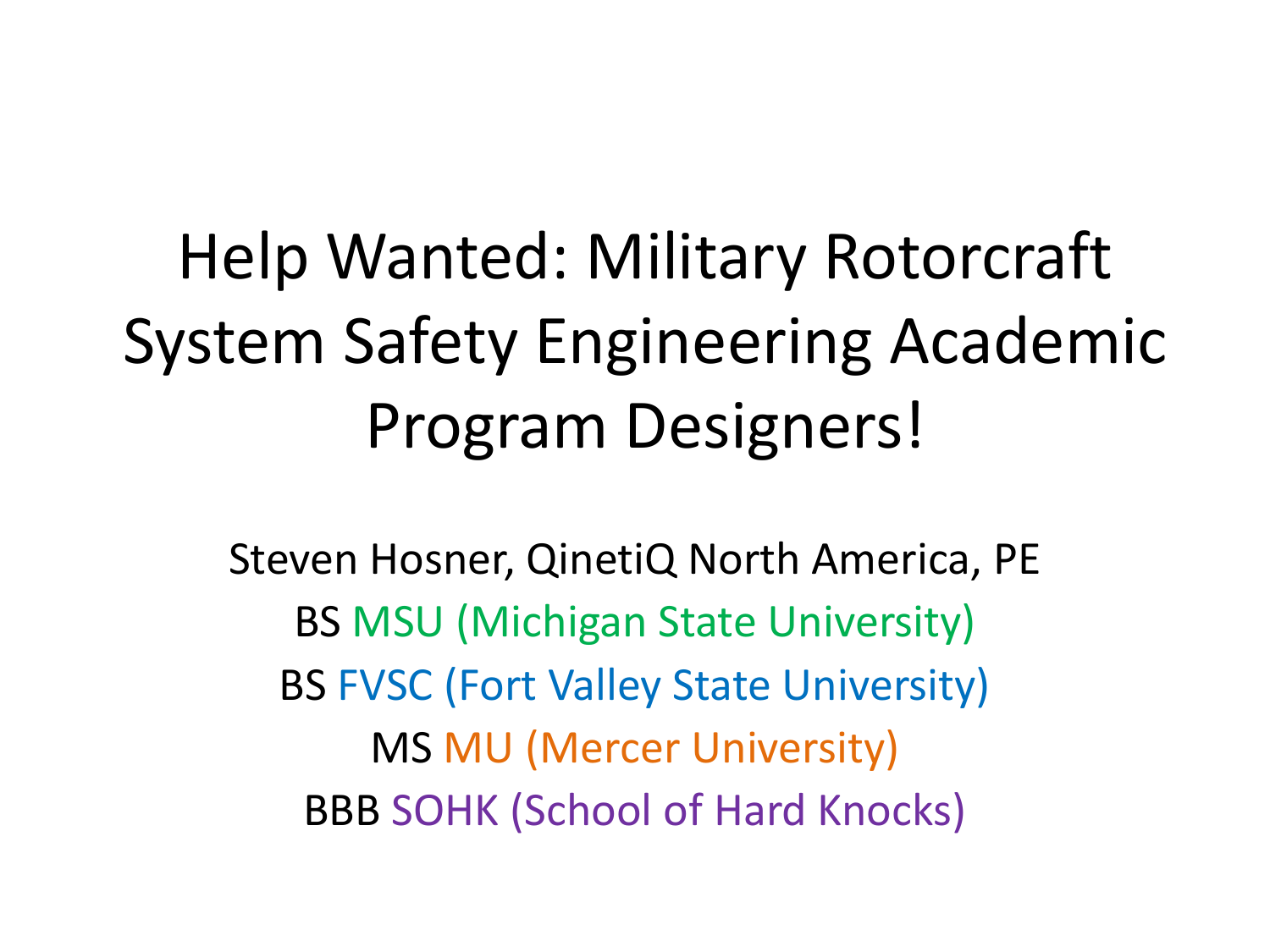### Courses of study

- The following slides will include MS and PhD system safety engineering courses of study for complex, highly integrated electrical, electronic and software systems
- Your mission, Mr. Phelps, should you choose to accept it, is to point out what is right or wrong with the courses and what needs to be done to fix it.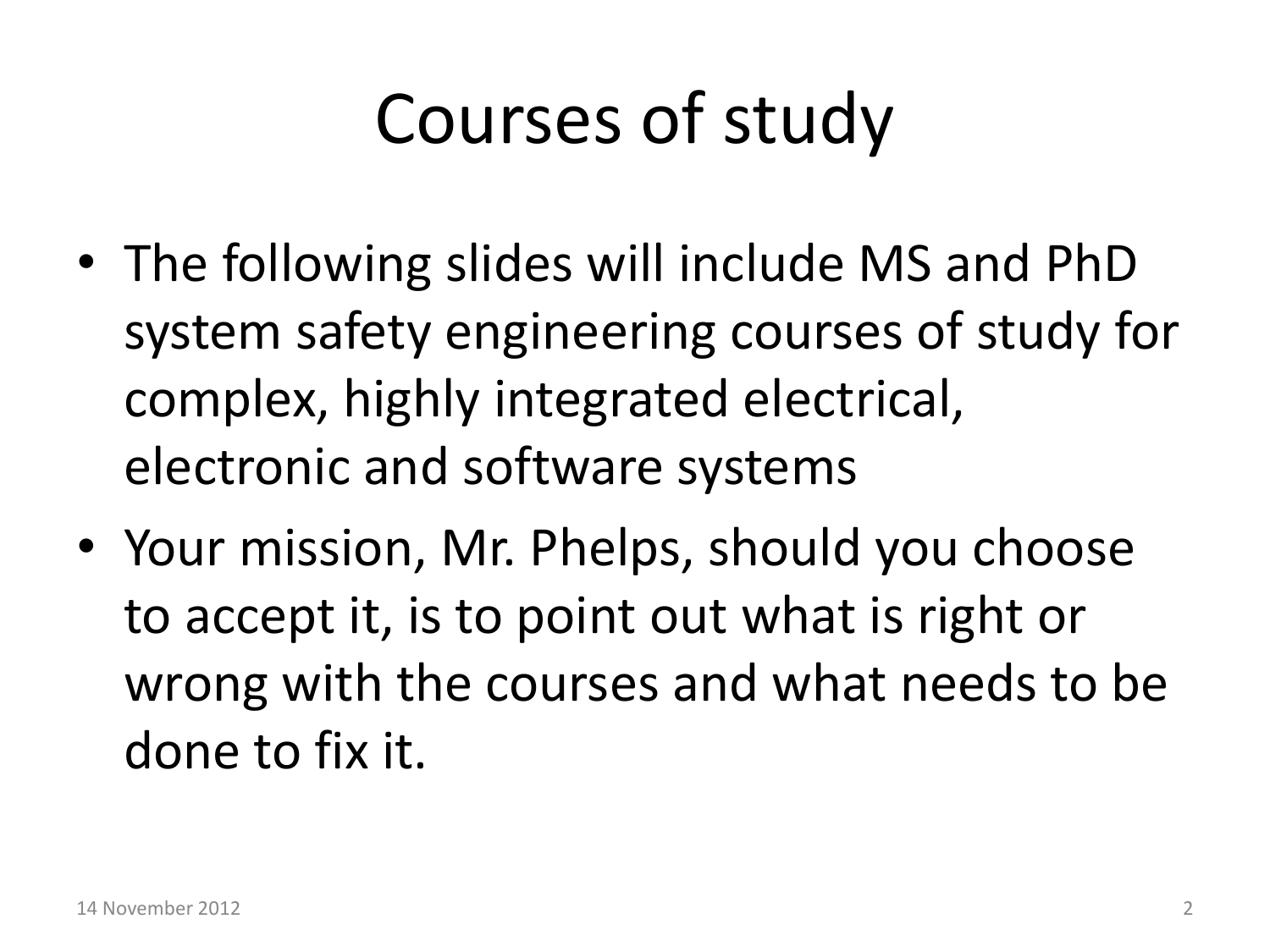## ASSUMPTIONS AFFECTING COURSE SELECTIONS

- The degrees are for electrical, electronic or software engineers working in military rotorcraft system safety engineering
- Most of the functionality of rotorcraft electrical and electronic systems will be implemented in software
- Rotorcraft electrical and electronic systems will tend to be complex and highly integrated systems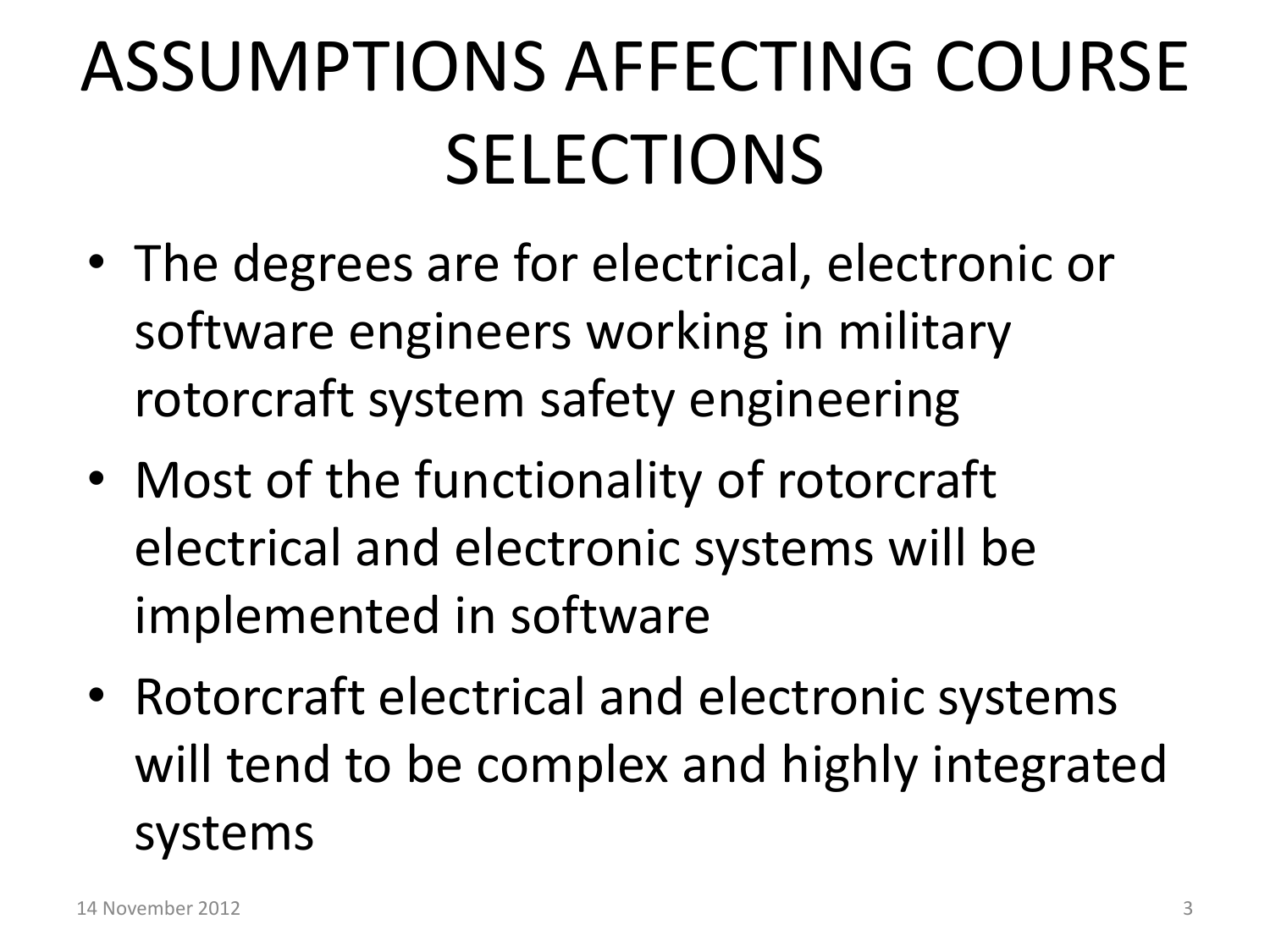- Military rotorcraft must be qualified for unrestricted operation in civilian airspace in Instrument Meteorological Conditions (IMC) and operations under civil Instrument Flight Rules (IFR)
- Military rotorcraft must be qualified for unrestricted operation in military airspace in Instrument Meteorological Conditions (IMC) under Instrument Flight Rules (IFR)
- Question: Is there a difference between civil and military Instrument Flight Rules?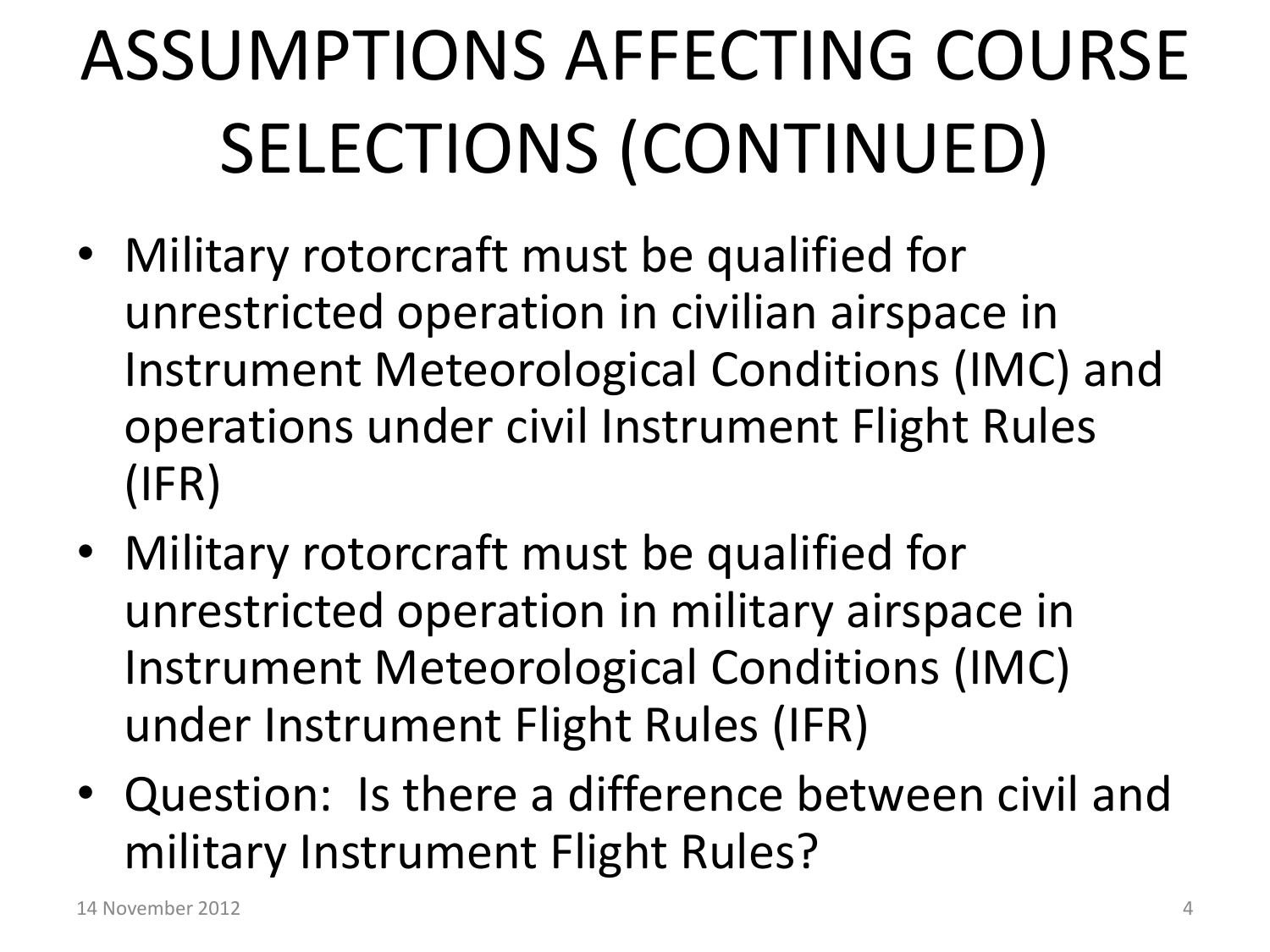- Safety requirements, for a given hazard severity, are:
	- **Hazard probability of occurrence**
		- For civil functions, defined by the FAA
		- For military functions, must be acceptable to program management
	- **Development assurance requirements** applied to mitigate the possibility of design errors
	- Civilian hazard probability of occurrence is more stringent than military
- Civil and military development assurance requirements are fast approaching concensus 14 November 2012 5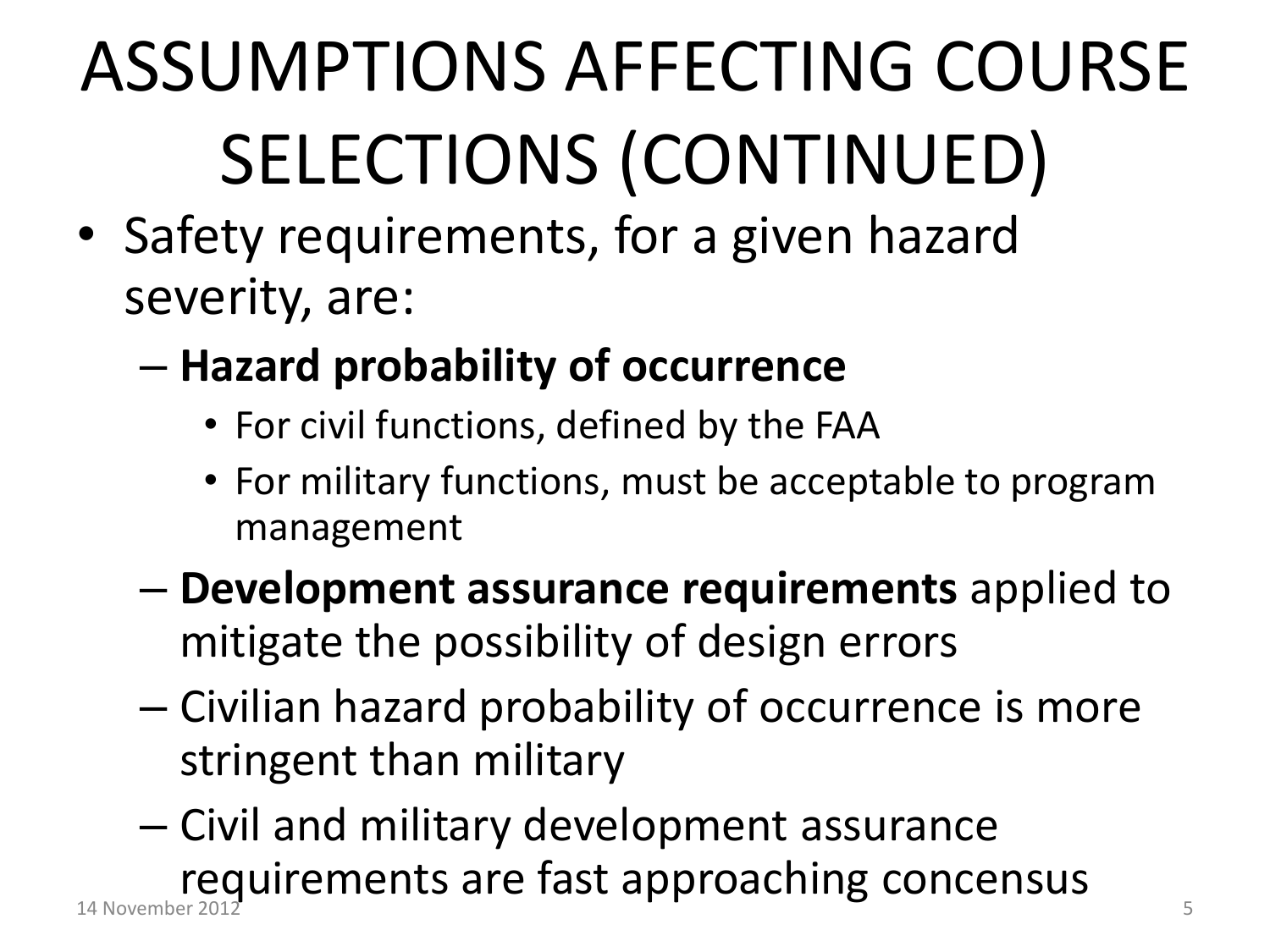- System safety engineering must provide safety requirements in a timely manner to influence design, development and qualification (A tip o' the hat to Mr. Steve Mattern!)
- System safety engineering starts when the project is started and little to no information about the implementation will be known and continues throughout the project to influence design, development and qualification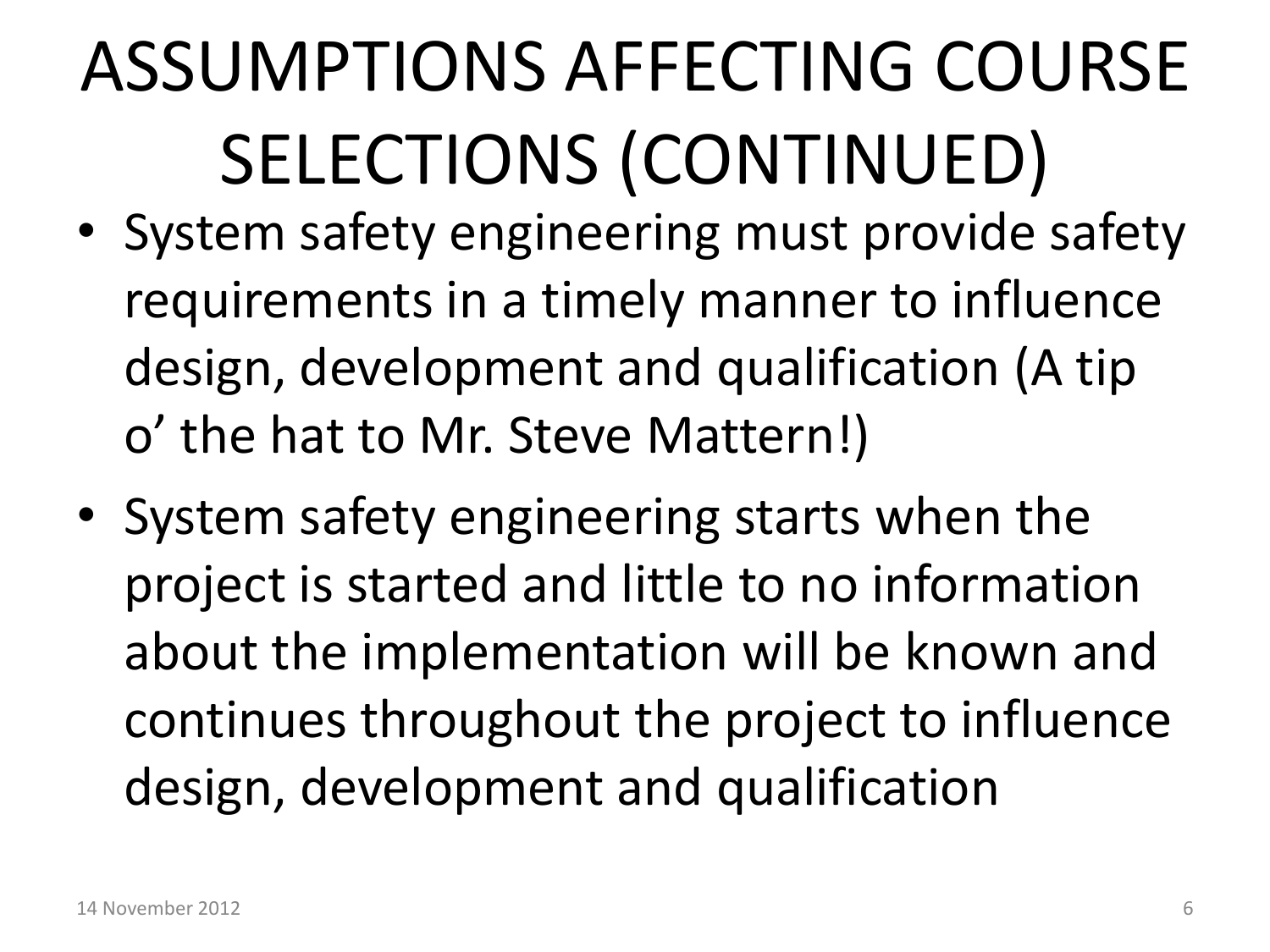- System safety engineer will need to use concepts and techniques that:
	- Will be equally convincing to both civil authorities and military program managers
	- Are top-down from a very high level of functional abstraction down to wires, resistors, etc.
- Focus is on qualifying the 'basic truck' of the rotorcraft (Thank you Mr. Garry Mercaldi!), not on qualification of the myriad types of equipment required for airspace entry 14 November 2012 7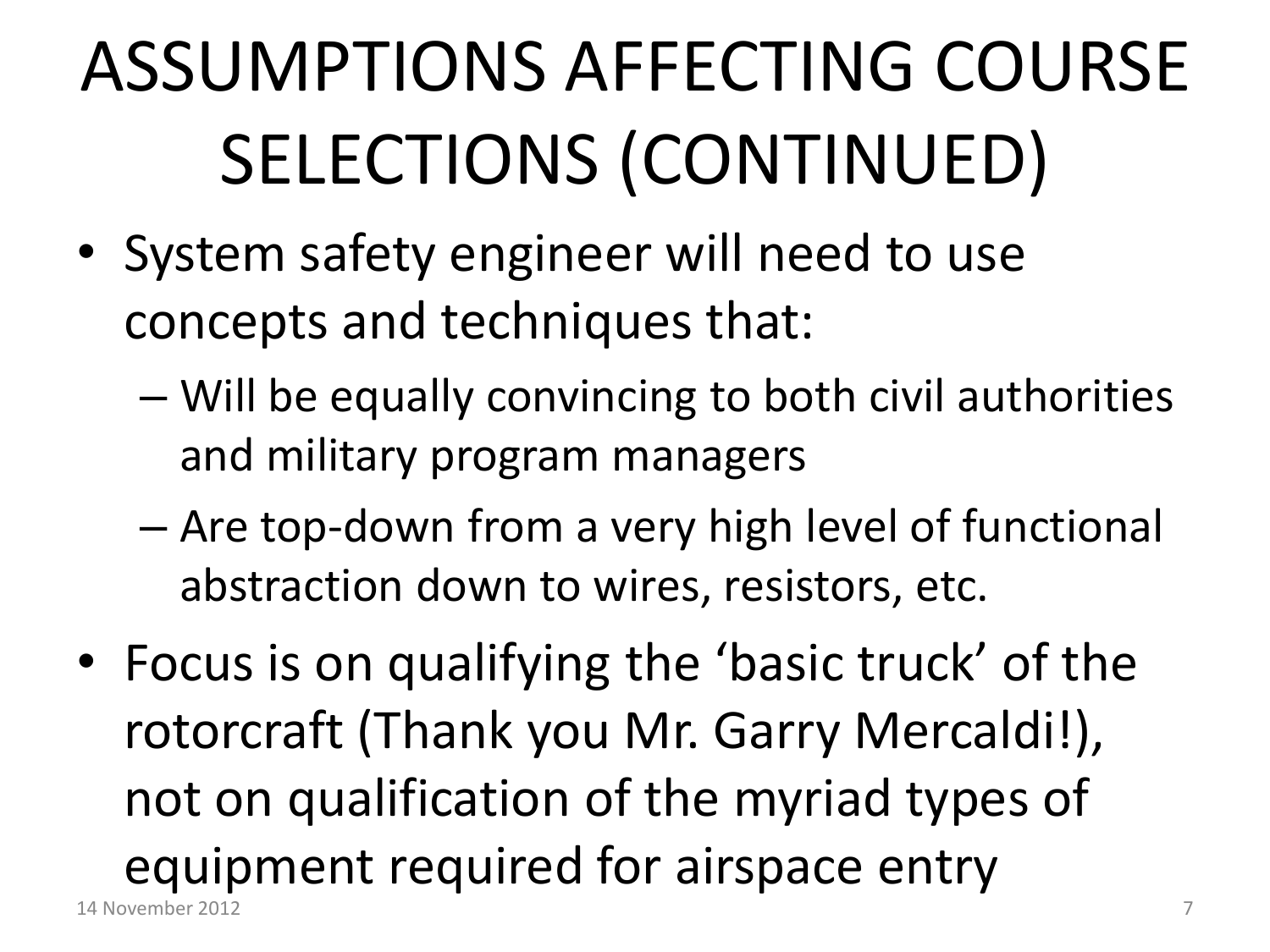## MS COURSE OF STUDY OVERVIEW

- MS Course of study:
	- First Minor 6 credits in statistics and reliability prediction
	- Second Minor 6 credits in process and analysis
	- 12 credits of 'Core' courses
	- 6 credits for thesis
	- 30 credits total
- Typical for an MS degree
- 9 credits from Industrial Engineering, 6 from Computer Science, 3 from Mechanical and Aerospace Engineering and 6 from System Safety (new classes) + 6 credits thesis 14 November 2012 **8**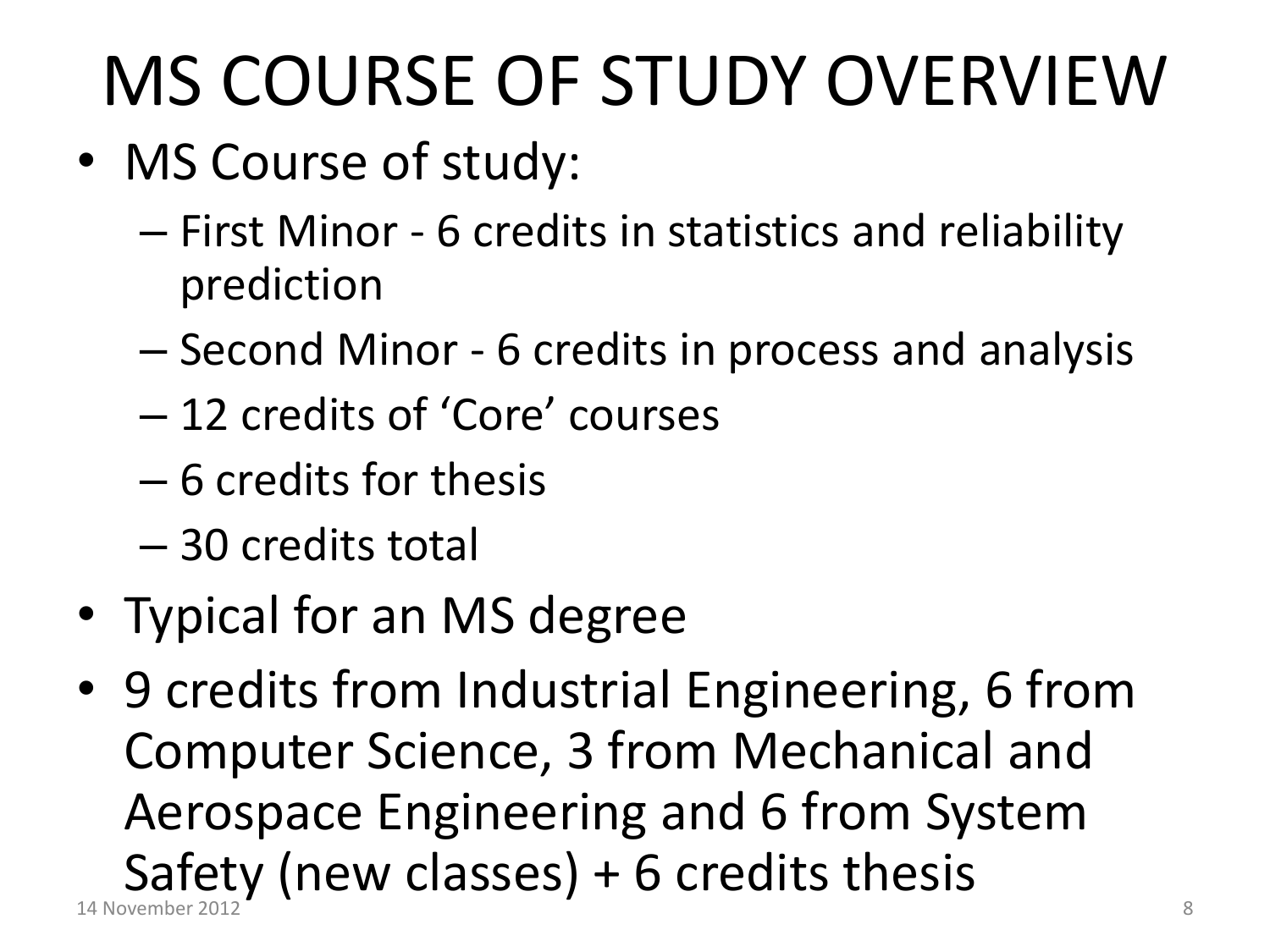### MS FIRST MINOR – STATISTICS AND RELIABILITY PREDICTIONS

- Mark Twain "**Lies, damned lies, and statistics**"
- Statistics are the basis for reliability predictions
- Reliability predictions are the inverse of probability of failure which comes later
- Probability of failure is one of the key qualification requirements system safety must deal with
- My personal ignorance of this area is abysmal and it has cost me dearly in terms of credibility and self-esteem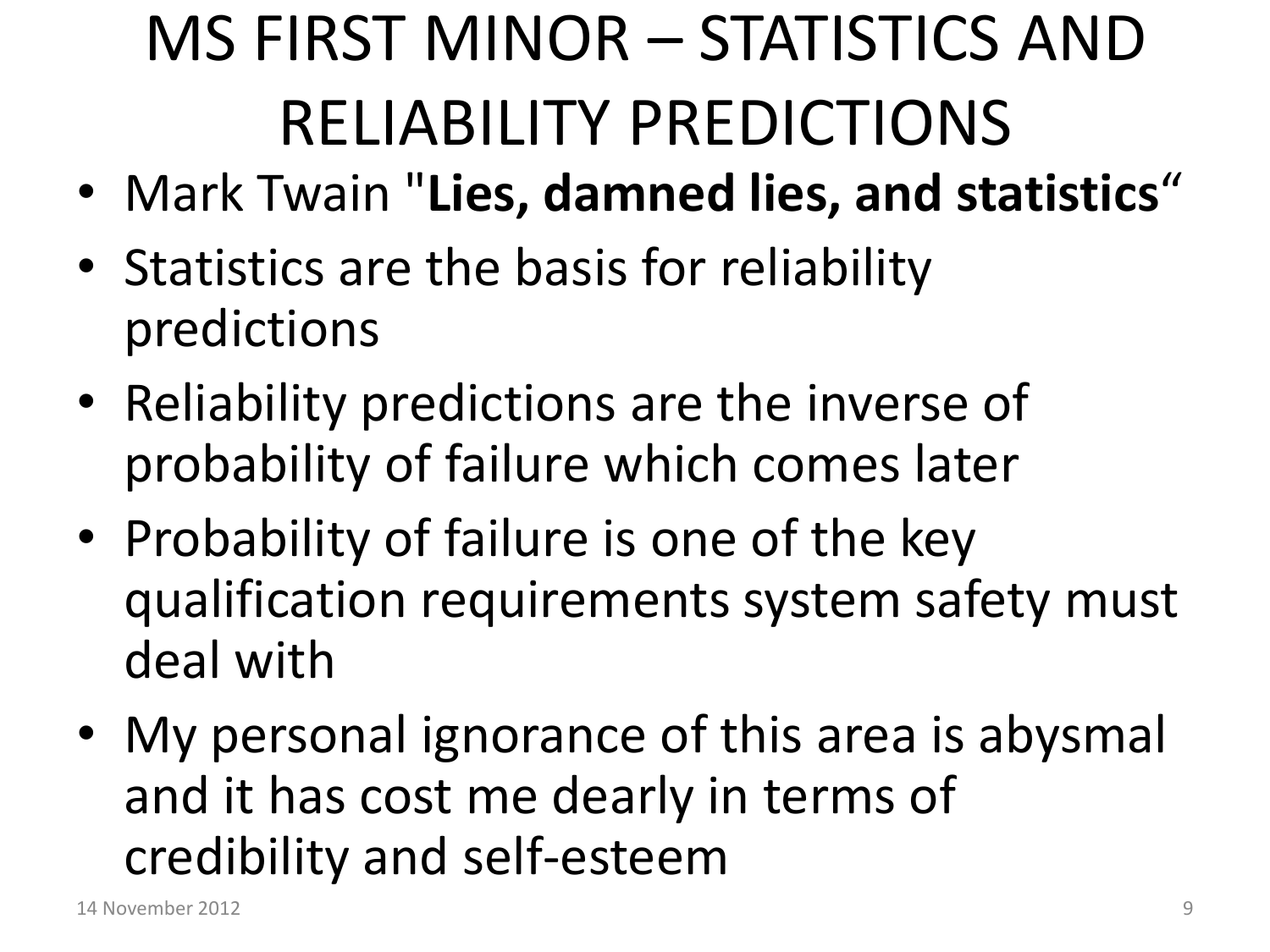#### MS FIRST MINOR – PROBABILITIES AND STATISTICS

| Dept       | <b>Number</b> | <b>Title</b>                                   | Credits        | Description                                                                                                                                                                                                                                              | Pregs                                            |
|------------|---------------|------------------------------------------------|----------------|----------------------------------------------------------------------------------------------------------------------------------------------------------------------------------------------------------------------------------------------------------|--------------------------------------------------|
| <b>ISE</b> | 690           | <b>Statistical</b><br>Methods for<br>Engineers | 3              | Application of statistics for<br>estimation and inference using<br>parametric and nonparametric<br>methods. Descriptive statistics,<br>sampling distributions, point and<br>interval estimates, tests of<br>hypotheses, ANOVA, and linear<br>regression. | <b>ISE 390 or</b><br>permission<br>of instructor |
| <b>ISE</b> | 638           | <b>Engineering</b><br>Reliability              | $\overline{3}$ | Methodology of reliability<br>prediction including application of<br>discrete and continuous<br>distribution models. Reliability<br>estimation, reliability logic<br>diagrams, life testing, and<br>reliability demonstrations.                          | <b>ISE 690</b>                                   |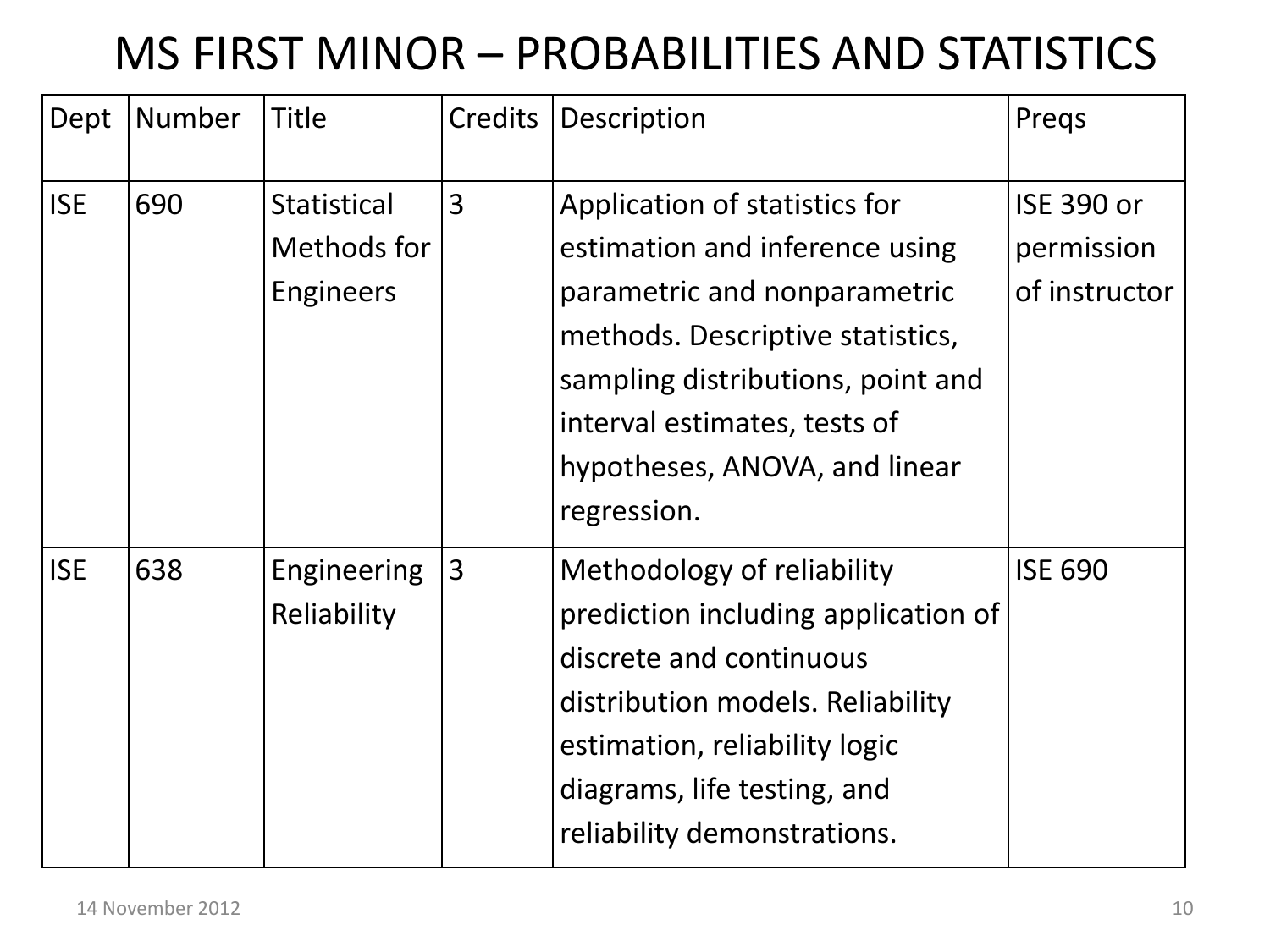### MS SECOND MINOR – PROCESS AND ANALYSIS

- Software process course:
	- Process is normally the way that development assurance requirements are implemented and substantiated
	- Understanding the basics of a good software development process is fundamental to understanding software development assurance requirements
	- Understanding the basics of a good software process makes the understanding of a good hardware development process much easier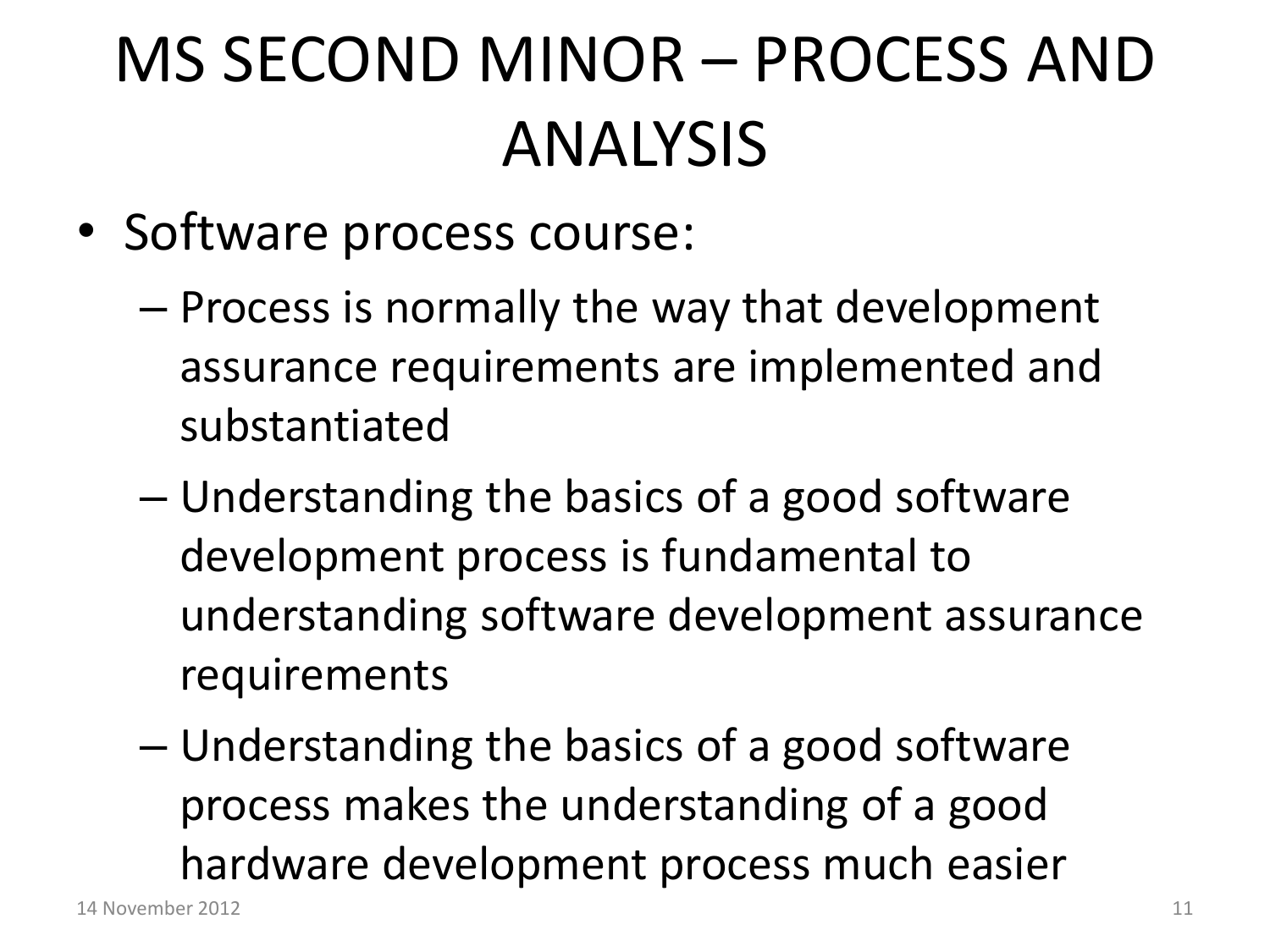### MS SECOND MINOR – PROCESS AND ANALYSIS

- Object oriented analysis (OOA) and design (OOD) course
	- Analysis of complex, highly integrated systems is most amenable to analysis techniques used in OOA and OOD (abstraction, information hiding, etc.)
	- This course will be used as a basis to expand the use of abstraction, information hiding, etc. to analysis of system functions that are not strictly software for FHAs, PSSAs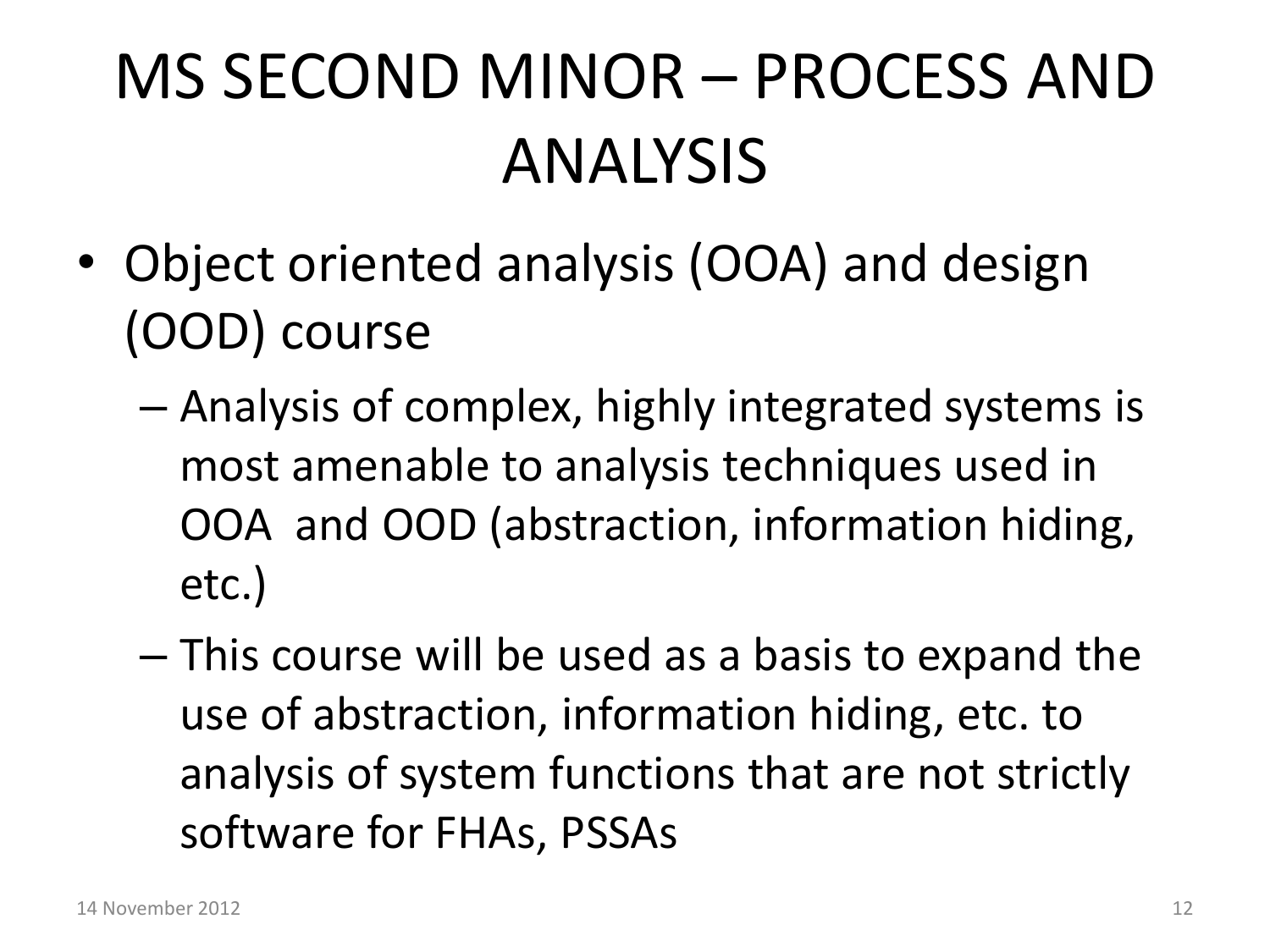#### MS SECOND MINOR – PROCESS AND ANALYSIS

| Dept      | Number | <b>Title</b>                                  | Credits        | Description                                                                                                                                                                                                                                                                                                                                 | Prerequisites                                                           |
|-----------|--------|-----------------------------------------------|----------------|---------------------------------------------------------------------------------------------------------------------------------------------------------------------------------------------------------------------------------------------------------------------------------------------------------------------------------------------|-------------------------------------------------------------------------|
| CS        | 650    | The Software<br>Engineering<br><b>Process</b> | 3              | The process of developing complex<br>software products. Includes software<br>life cycles, phases of development<br>and disciplines such as CM, QA, V&V,<br>and T&E. Covers issues associated<br>with professionalism and the ethical<br>use of computers in the information<br>age, including software piracy and<br>copyrighting software. | CS 317, CS<br>490 and CS<br>424 or 524, or<br>approval of<br>instructor |
| <b>CS</b> | 652    | Object-Oriented<br>Analysis and<br>Design     | $\overline{3}$ | A survey of formal and informal<br>techniques and methodologies for<br>software analysis, requirements,<br>architecture and design. Emphasis is<br>on effective development processes.<br>Comparison of different approaches,<br>considering their advantages and<br>disadvantages.                                                         | CS 650 or<br>approval of<br>instructor.                                 |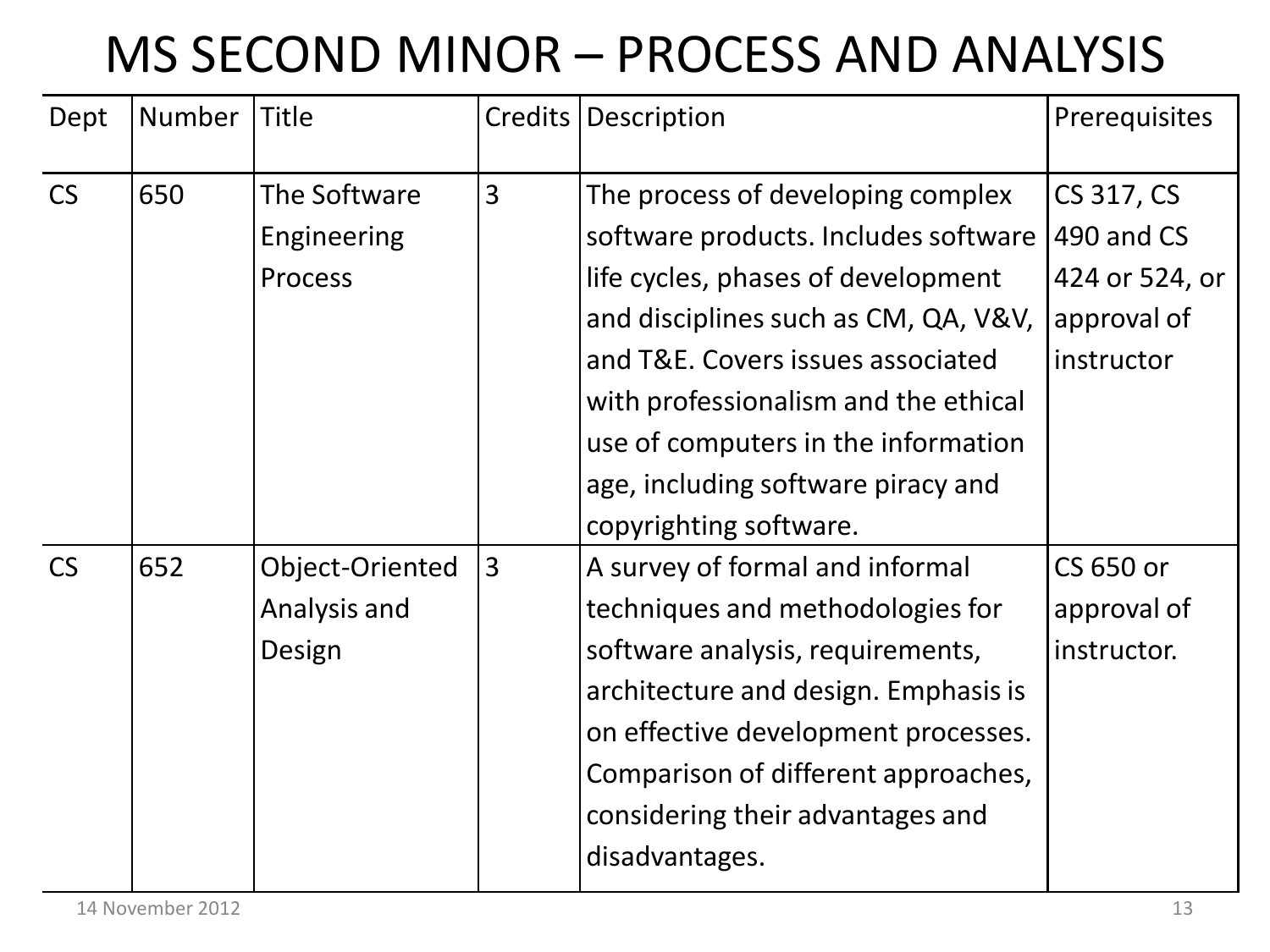### MS CORE COURSES

- Human Factors Psychology How effectively does the human interact with the system (Another area I am abysmally ignorant of!)
- System Safety Analyses and programmatics for system safety per NASA and the military
- Governmental Aviation System Safety Requirements I – How to extract system safety requirements from government documents such as FAA regulations and guidance, MIL-STD-882, etc.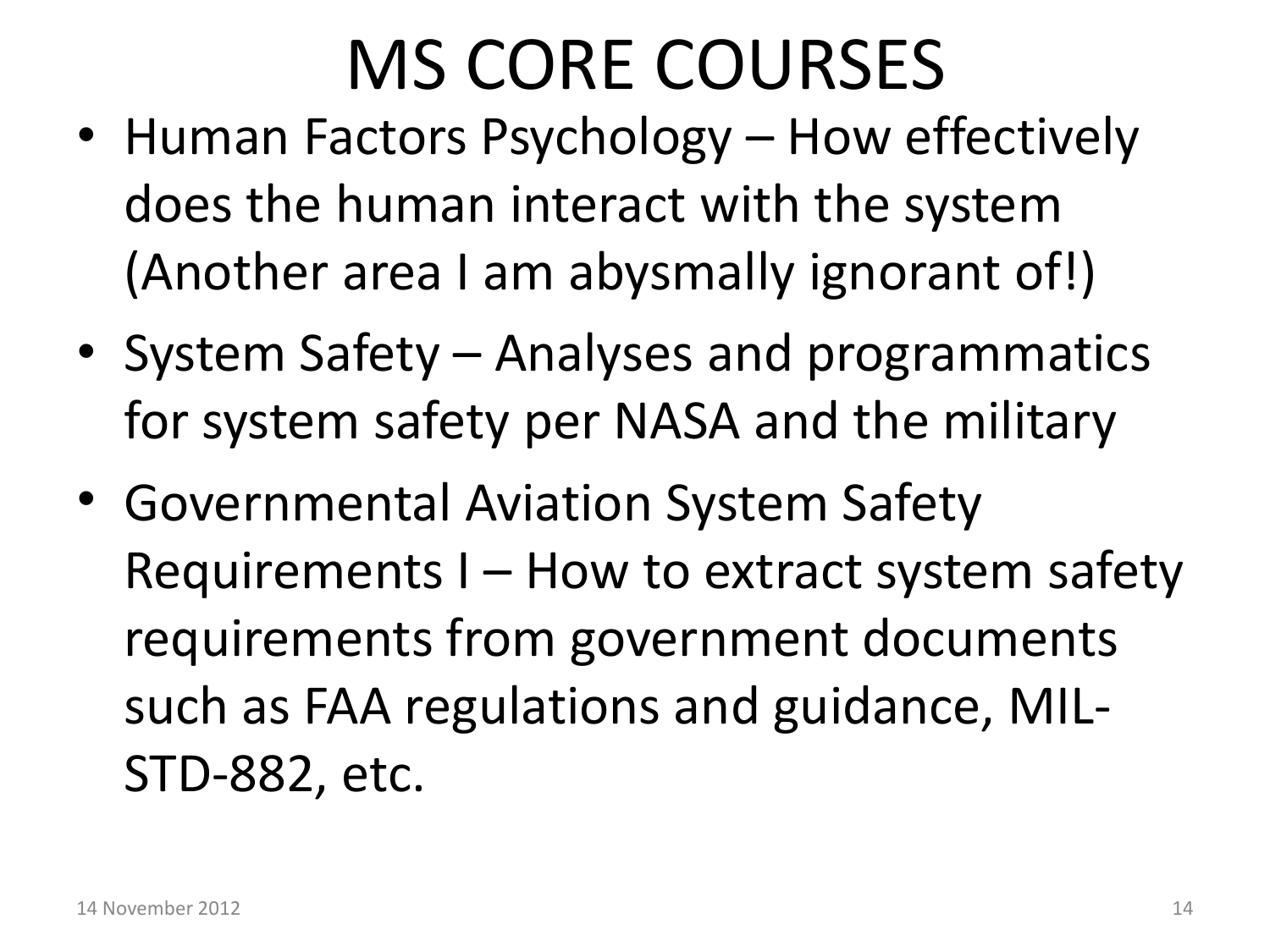### MS CORE COURSES

- Functional Hazard Assessment, Preliminary System Safety Assessment
	- Recognized methods by which functional hazards are defined and functional hazard safety requirements are set
	- Implements the top-down functional analysis/requirements process
	- Builds on the analysis techniques covered in the OOA and OOD course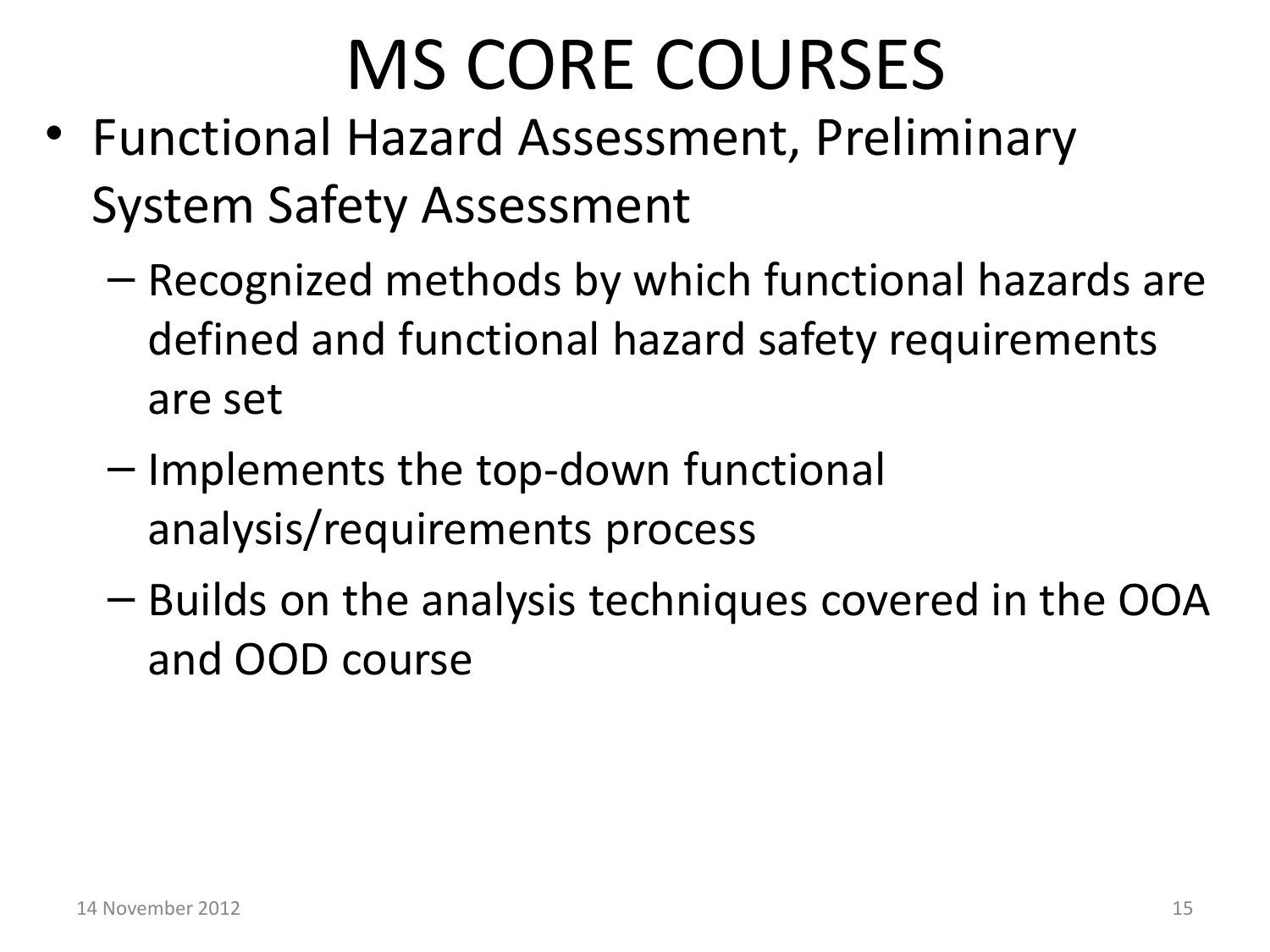#### CORE COURSES

| Dept            | Number | Title               | Credits        | Description                                                      | Preregs        |
|-----------------|--------|---------------------|----------------|------------------------------------------------------------------|----------------|
| <b>ISE</b>      | 503    | Human               | $\overline{3}$ | Study of human performance in human-technology-                  | Graduate       |
|                 |        | Factors             |                | environment systems. Consideration of human capabilities and     | standing       |
|                 |        | Psychology          |                | limitations as related to controls and displays, and the role of |                |
|                 |        |                     |                | human cognition in decision-making and training                  |                |
|                 |        |                     |                | effectiveness.                                                   |                |
| <b>MAE</b>      | 639    | System              | $\overline{3}$ | The process of system safety from the creation and               | <b>ISE 638</b> |
|                 |        | Safety              |                | management of a safety program on a system under                 |                |
|                 |        |                     |                | development to the analysis that must be performed as this       |                |
|                 |        |                     |                | system is designed and produced to assure acceptable risk in     |                |
|                 |        |                     |                | its operation. Full discussion of the management and analysis    |                |
|                 |        |                     |                | processes and procedures. Incorporates the safety procedures     |                |
|                 |        |                     |                | used by the Department of Defense and NASA. Basic statistical    |                |
|                 |        |                     |                | methods and network analysis methods which provide an            |                |
|                 |        |                     |                | understanding of the engineering analysis methods are            |                |
|                 |        |                     |                | covered.                                                         |                |
|                 |        | Govtal              | $\overline{3}$ | Developing system and safety requirements based on military      | Graduate       |
|                 |        | <b>Aviation Sys</b> |                | and civil governmental regulations and guidance for safety       | standing       |
| SS <sub>1</sub> | 100    | <b>Sfty Regts I</b> |                | critical systems.                                                |                |
| <b>SS</b>       | 120    | FHA, PSSA           | $\overline{3}$ | FHA and PSSA Setting Design Requirements for Safety Critical     | CS 650,        |
|                 |        |                     |                | Aviation Systems; Use of ARP4761, ARP4754 and fault trees to     | CS652          |
|                 |        |                     |                | substantiate system/software component relationships and         |                |
|                 |        |                     |                | allocate qualitative and quantitative safety requirements        |                |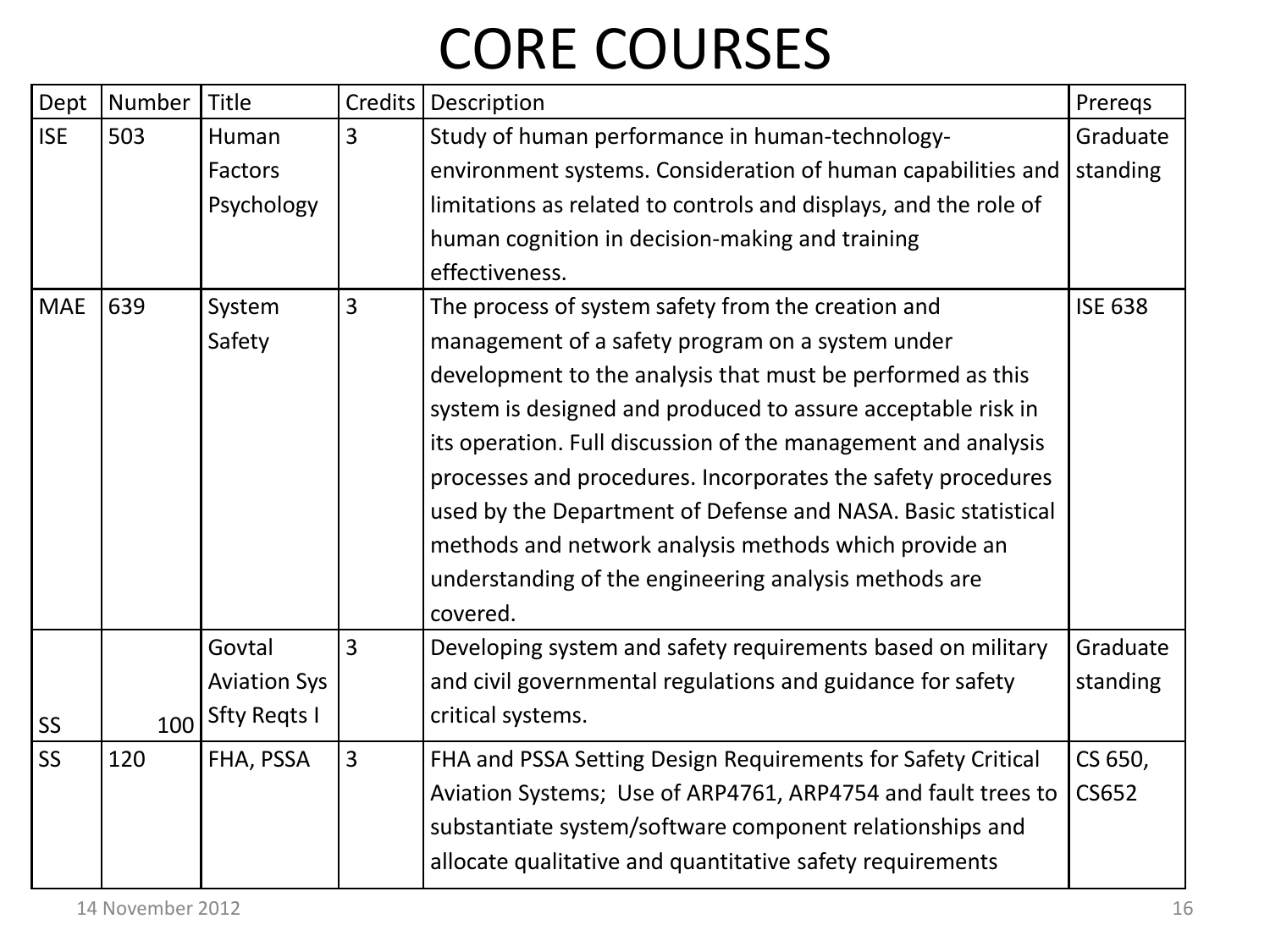### PhD COURSE OF STUDY OVERVIEW

- PhD Course of study:
	- 15 credits of 'Core' course
	- First Minor 9 credits in statistics and reliability prediction
	- Second Minor 9 credits in modeling, analysis and formal methods
	- Third Minor 6 credits software testing
	- Fourth Minor 6 credits in human factors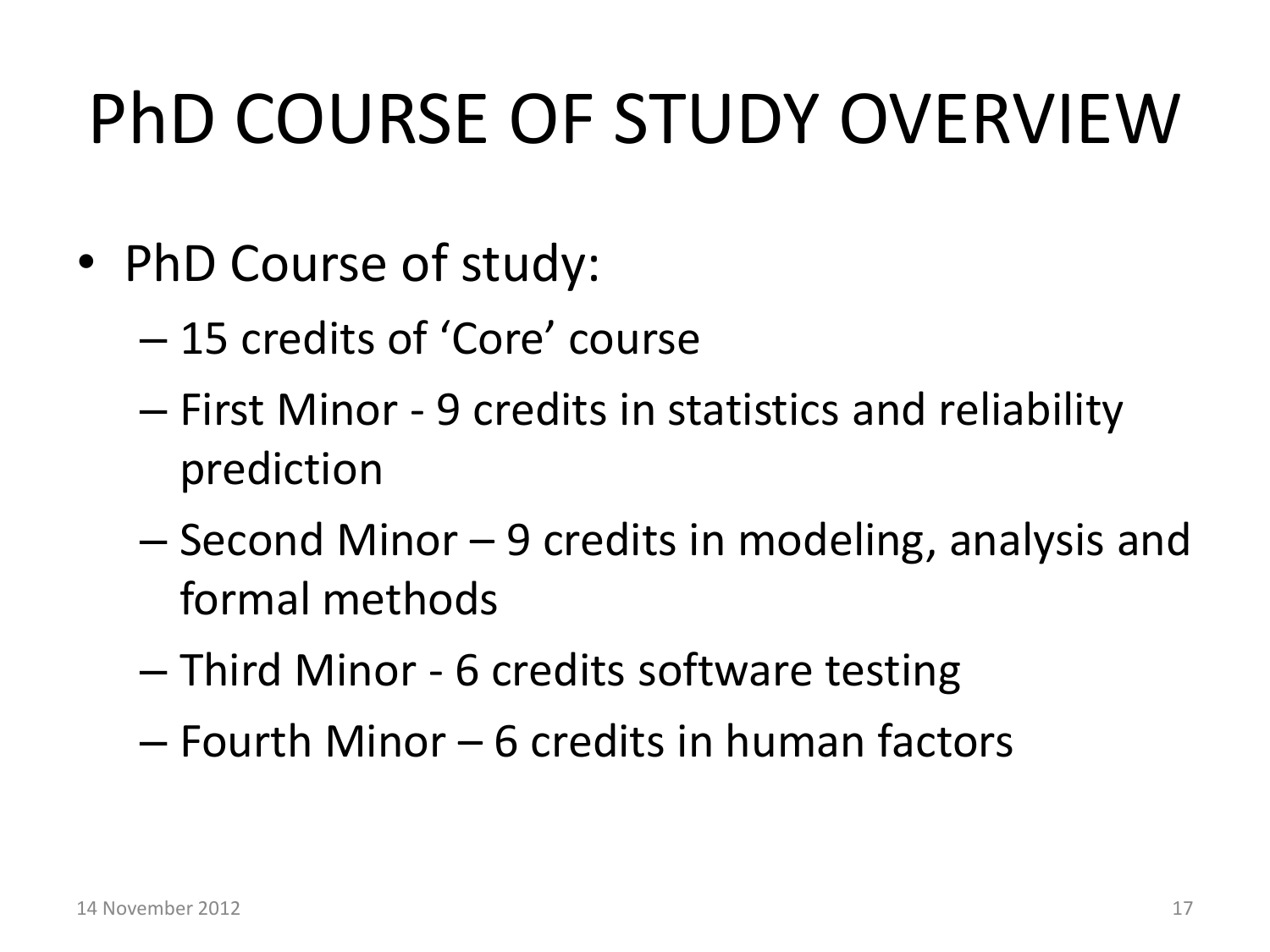### PhD COURSE OF STUDY OVERVIEW

- PhD Course of study:
	- Fifth Minor 6 credits in process and development assurance
	- Core 12 credits of 'core'
	- Dissertation 18 credits
	- 69 credits total
- 15 credits from Industrial Engineering, 15 from Computer Science, 3 from Mechanical and Aerospace Engineering and 18 (new classes) from System Safety +18 credits dissertation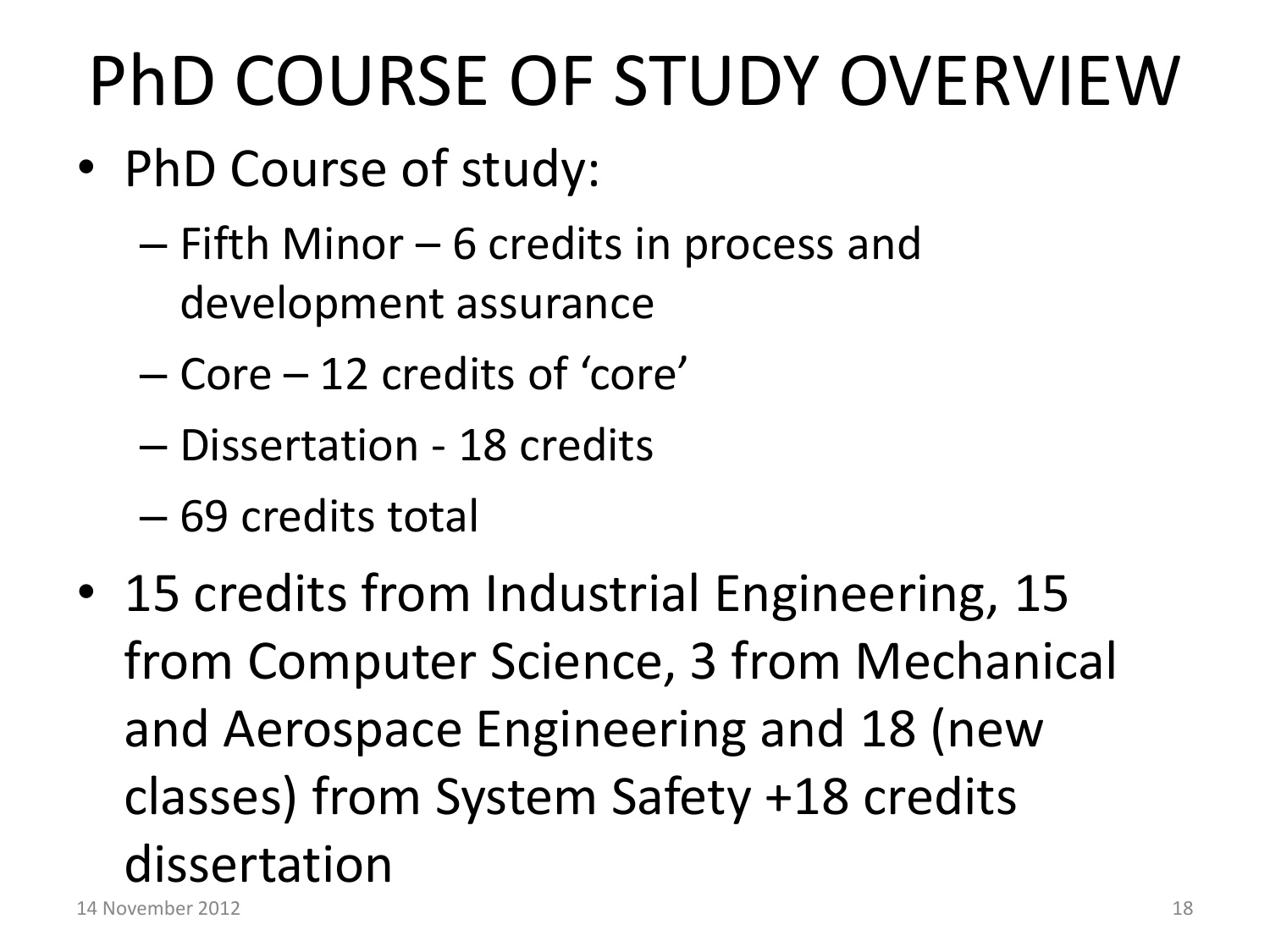### PhD COURSE OF STUDY OVERVIEW

- Usually it is 24 credits major, 12 credits first minor, 12 credits second minor and 18 credits dissertation
- This interdisciplinary course of study has 5 minors, core classes and dissertation
- Could declare some of the 'minor' classes 'core' classes, but need advice from academic types on that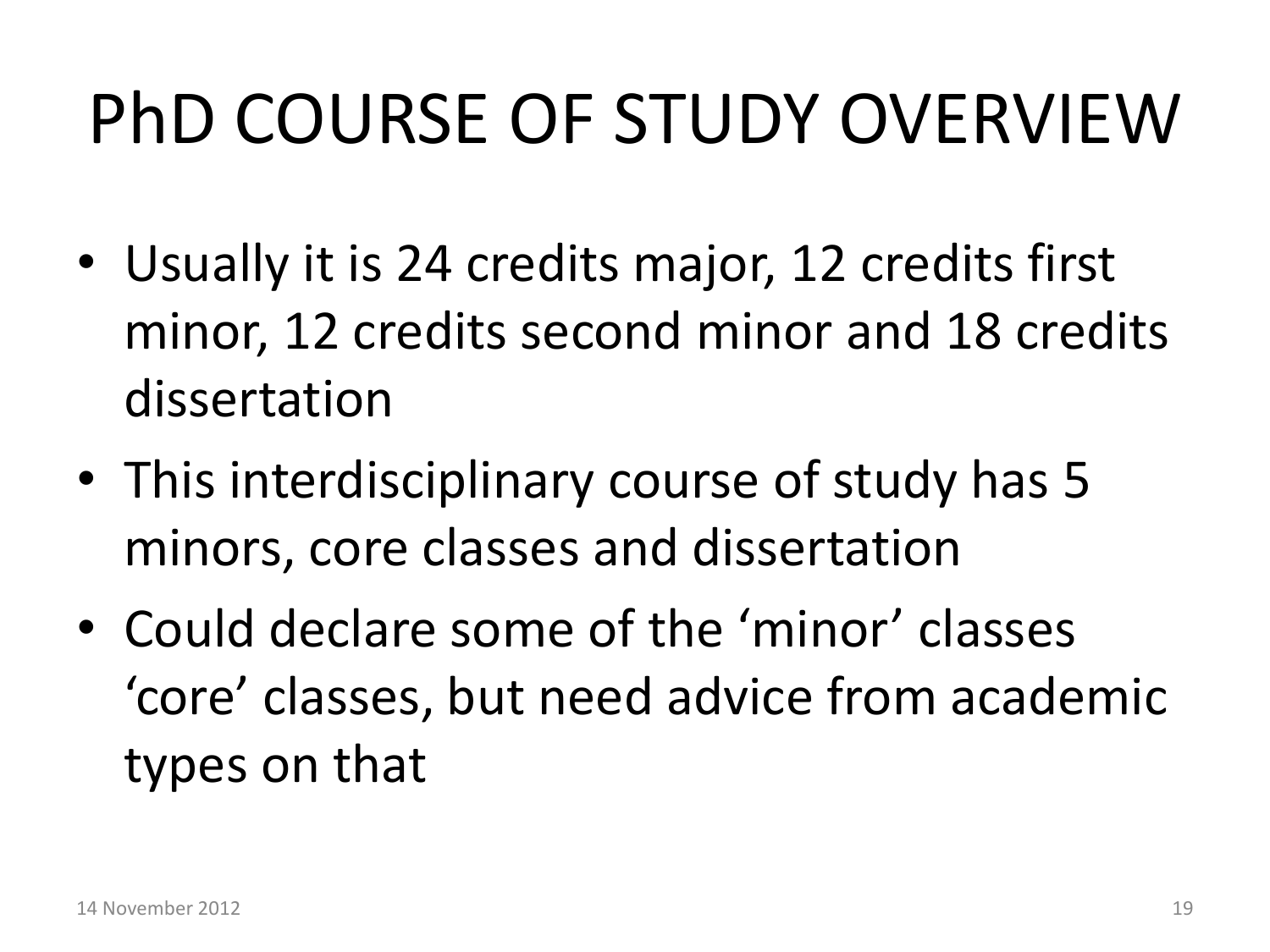### First Minor – Statistics, Reliability Prediction and RAM

- Statistics and Reliability Prediction the same as for MS degree
- Reliability, Availability and Maintainability
	- Includes MIL-HDBK-217 analysis which can be used for logistics purposes as well as conservative values for probability of failure
	- Traditionally, military safety program overlaps some with the RAM program since the military has included \$ cost due to failure due to unique perspective of military as developer, integrator, owner, operator and maintainer of system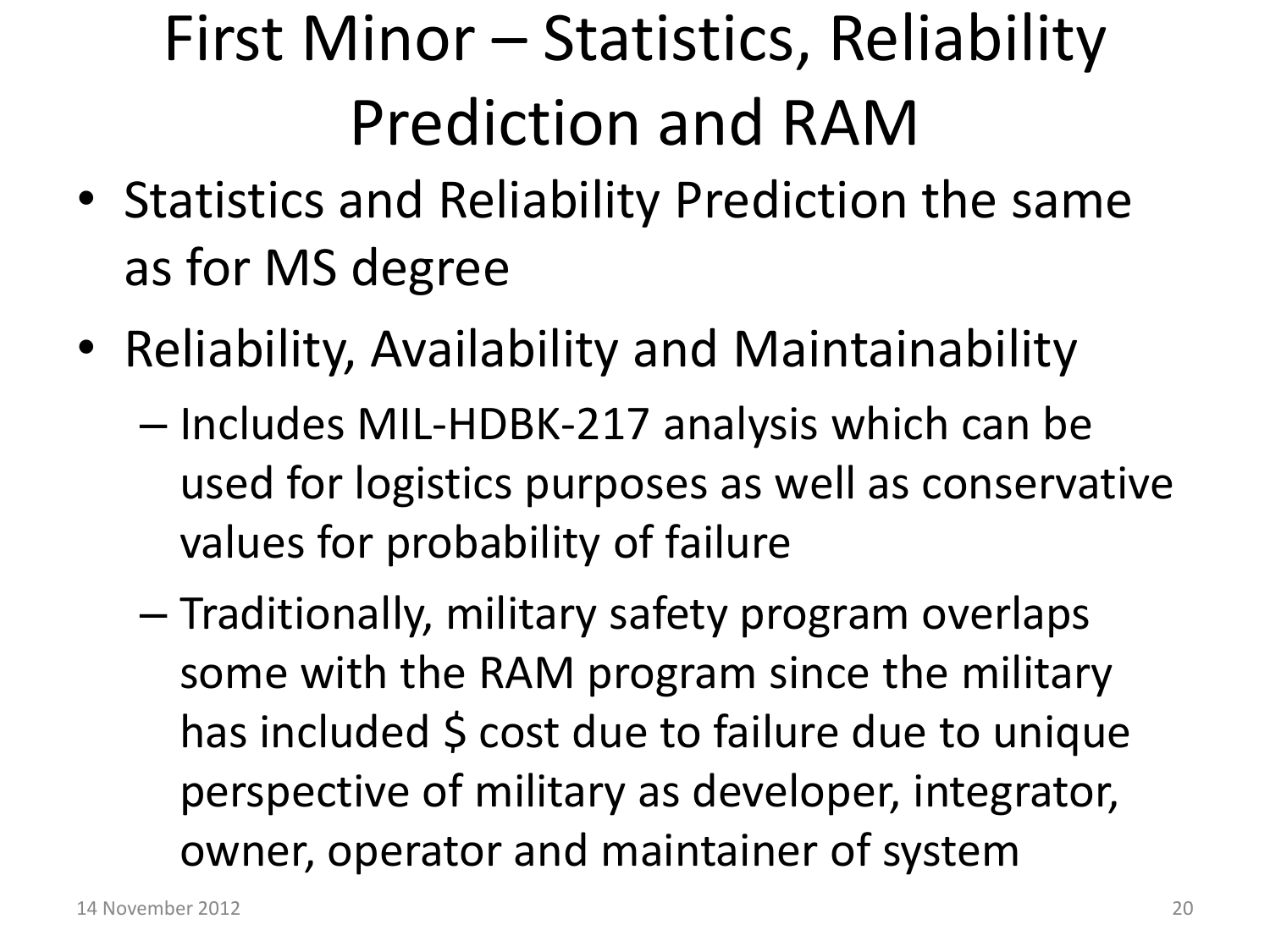### First Minor – Statistics, Reliability Prediction and RAM

|            | Dept   Number   Title |                    | Credits        | Description                                     | Preregs        |
|------------|-----------------------|--------------------|----------------|-------------------------------------------------|----------------|
| <b>ISE</b> | 638                   | Engineering $ 3 $  |                | Methodology of reliability prediction including | <b>ISE 690</b> |
|            |                       | Reliability        |                | application of discrete and continuous          |                |
|            |                       |                    |                | distribution models. Reliability estimation,    |                |
|            |                       |                    |                | reliability logic diagrams, life testing, and   |                |
|            |                       |                    |                | reliability demonstrations.                     |                |
| <b>ISE</b> | 690                   | <b>Statistical</b> | $ 3\rangle$    | Application of statistics for estimation and    | Approval       |
|            |                       | <b>Methods</b>     |                | inference using parametric and nonparametric    | <b>of</b>      |
|            |                       | for                |                | methods. Descriptive statistics, sampling       | instructor     |
|            |                       | Engineers          |                | distributions, point and interval estimates,    |                |
|            |                       |                    |                | tests of hypotheses, ANOVA, and linear          |                |
|            |                       |                    |                | regression.                                     |                |
| <b>ISE</b> | 738                   | <b>RAM</b>         | $\overline{3}$ | In-depth application of decision theory and     | <b>ISE 638</b> |
|            |                       |                    |                | MIL-HDBK-217, and maintenance engineering       |                |
|            |                       |                    |                | techniques in order to achieve targeted         |                |
|            |                       |                    |                | reliability, availability and maintainability   |                |
|            |                       |                    |                | design goals.                                   |                |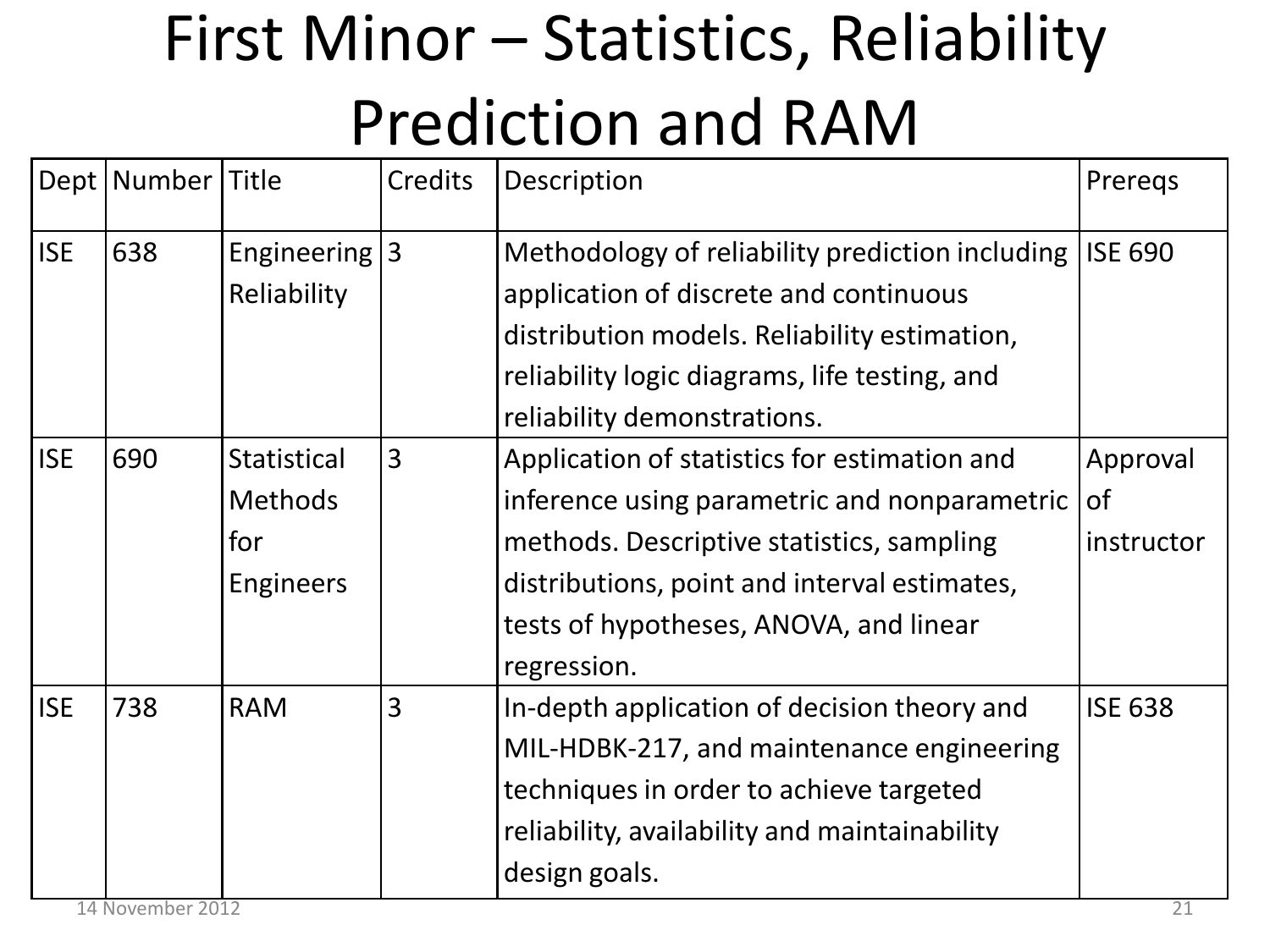#### Second Minor – Analysis, Modeling and Formal Methods

- Analysis the same as for MS degree
- Modeling is an expansion of analysis looking at different methodologies
- Formal Methods:
	- An introduction to mathematical basis for modeling and specifications of systems and/or software
	- Provides a rigorous method of specifying systems
	- Gaining more acceptance as viable for purposes of reducing V&V requirements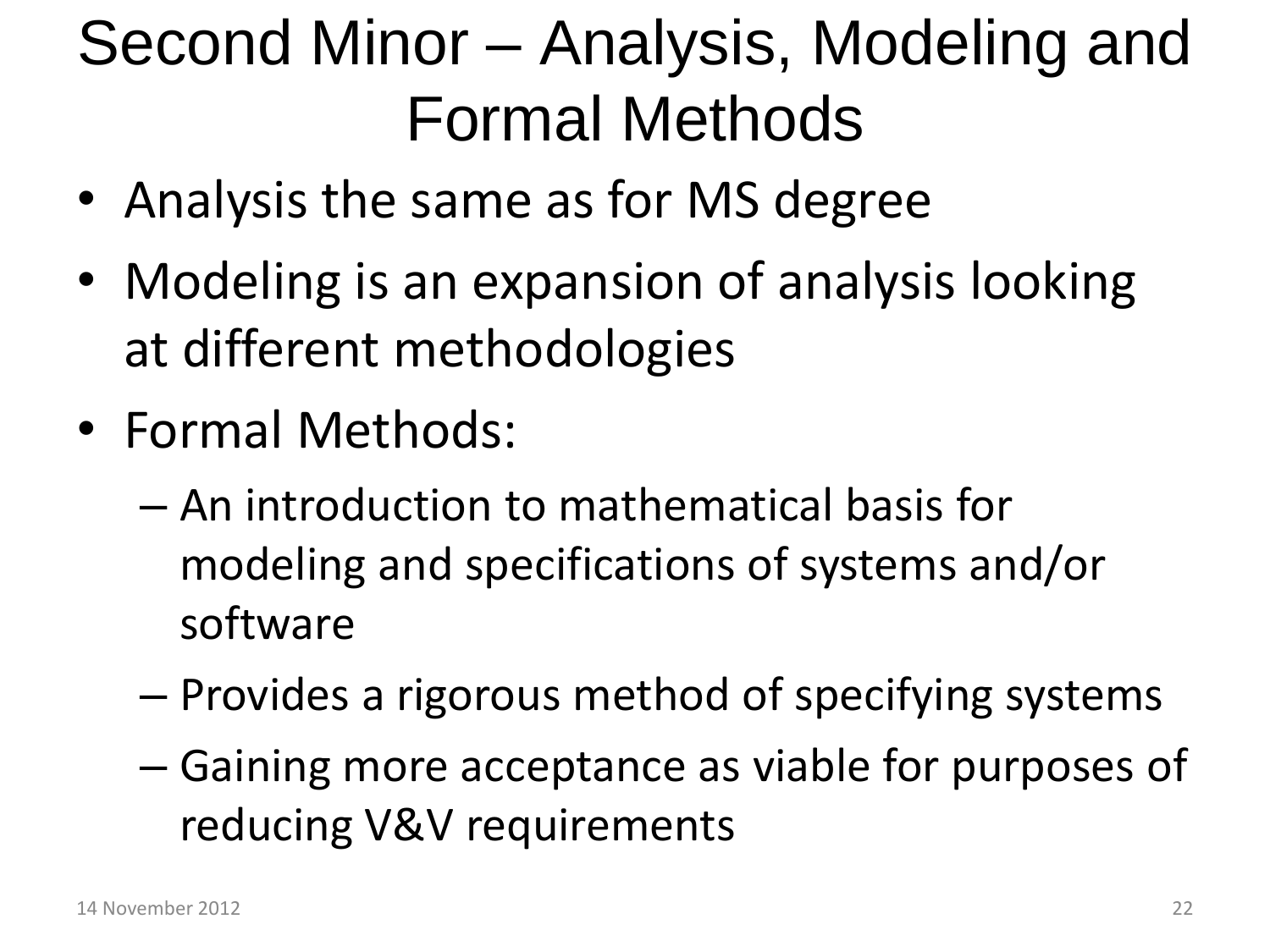#### Second Minor – Analysis, Modeling and Formal Methods

| Dept      | Nmbr | <b>Title</b> | Crdts          | Description                                            | Preregs       |
|-----------|------|--------------|----------------|--------------------------------------------------------|---------------|
| <b>CS</b> | 551  | Software     | 3              | A survey of techniques and methodologies for software  | Approval      |
|           |      | Modeling     |                | modeling. General modeling (e.g., UML), formal models, | <sub>of</sub> |
|           |      |              |                | model checking, limitations of modeling, validation of | instructor    |
|           |      |              |                | models, domain modeling, model-driven architecture.    |               |
|           |      |              |                | Comparison of different approaches, considering their  |               |
|           |      |              |                | advantages and disadvantages.                          |               |
| <b>CS</b> | 652  | Object-      | $\overline{3}$ | A survey of formal and informal techniques and         | CS 650 or     |
|           |      | Oriented     |                | methodologies for software analysis, requirements,     | approval      |
|           |      | Analysis and |                | architecture and design. Emphasis is on effective      | 0f            |
|           |      | Design       |                | development processes. Comparison of different         | instructor    |
|           |      |              |                | approaches, considering their advantages and           |               |
|           |      |              |                | disadvantages.                                         |               |
| CS        | 655  | Formal       | $\overline{3}$ | Formal mechanisms to specify, validate, and verify     | <b>CS 650</b> |
|           |      | Methods in   |                | software systems. Propositional and predicate calculi. | and           |
|           |      | Software     |                | Program verification through Djikstra's weakest        | approval      |
|           |      | Engineering  |                | preconditions and Hoare's method. Formal specification | <sub>of</sub> |
|           |      |              |                | via algebraic specifications and abstract model        | instructor    |
|           |      |              |                | specifications.                                        |               |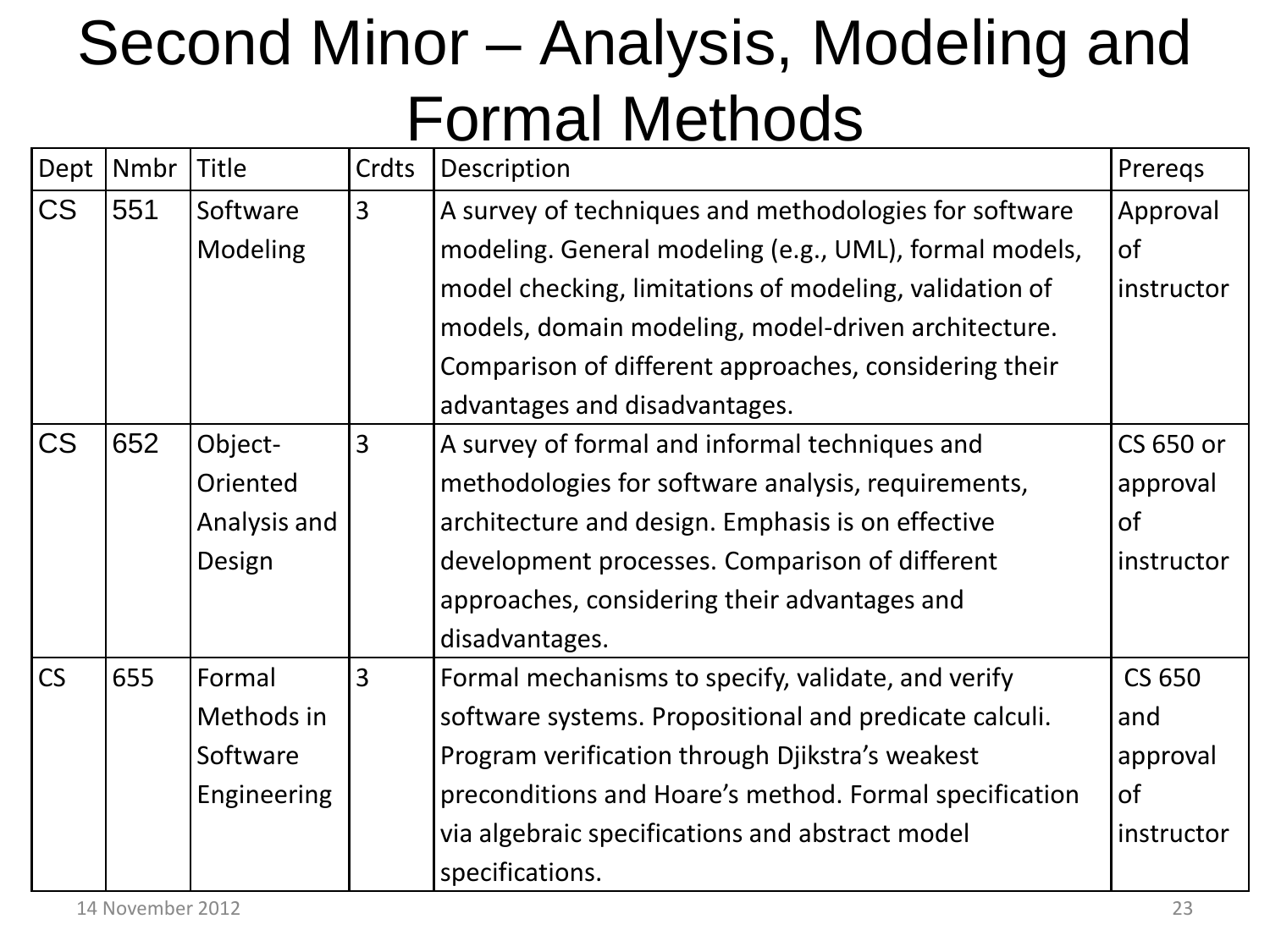#### Third Minor – Software Testing

- Covers a key element of development assurance requirements, software testing
- Software Testing software testing techniques
- Software Test Coverage Analysis Determines the coverage achieved with the testing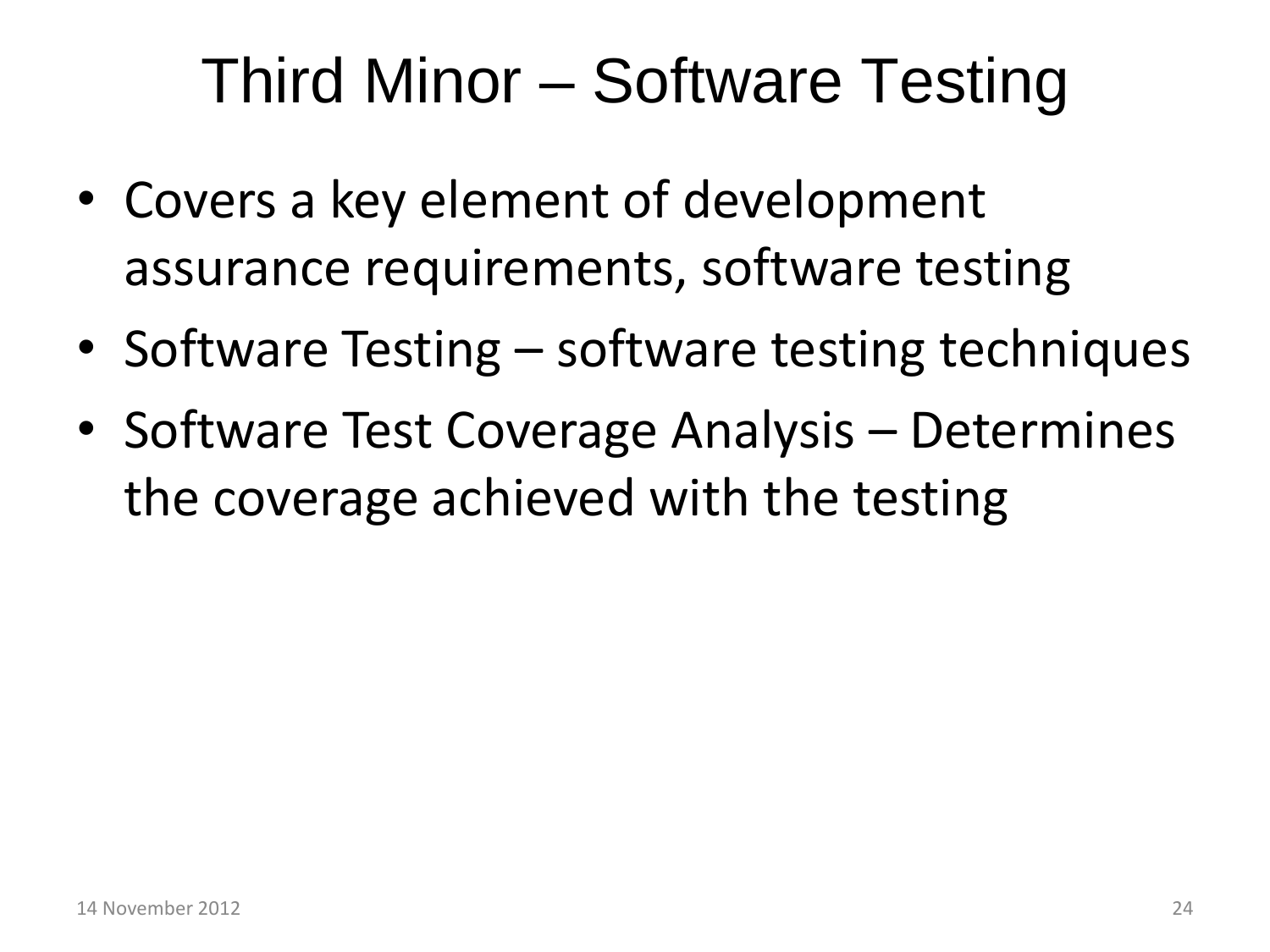#### Third Minor – Software Testing

| Dept      | Nmbr Title |                                             | Crdts | Description                                                                                                                                                                                                                                                                              | Preregs       |
|-----------|------------|---------------------------------------------|-------|------------------------------------------------------------------------------------------------------------------------------------------------------------------------------------------------------------------------------------------------------------------------------------------|---------------|
| <b>CS</b> | 656        | Software<br>Testing                         | 3     | Advanced software testing techniques,<br>including white box, black box, integration<br>testing, and system testing. Other topics<br>may include test data adequacy, test data<br>selection, and output oracle, including<br>functional, structural, and fault-based<br>testing methods. | <b>CS 650</b> |
| <b>SS</b> | 6          | Software<br>Coverage<br>Testing<br>Analysis | 3     | Analysis of software testing to determine<br>achieved software coverages                                                                                                                                                                                                                 | CS 656        |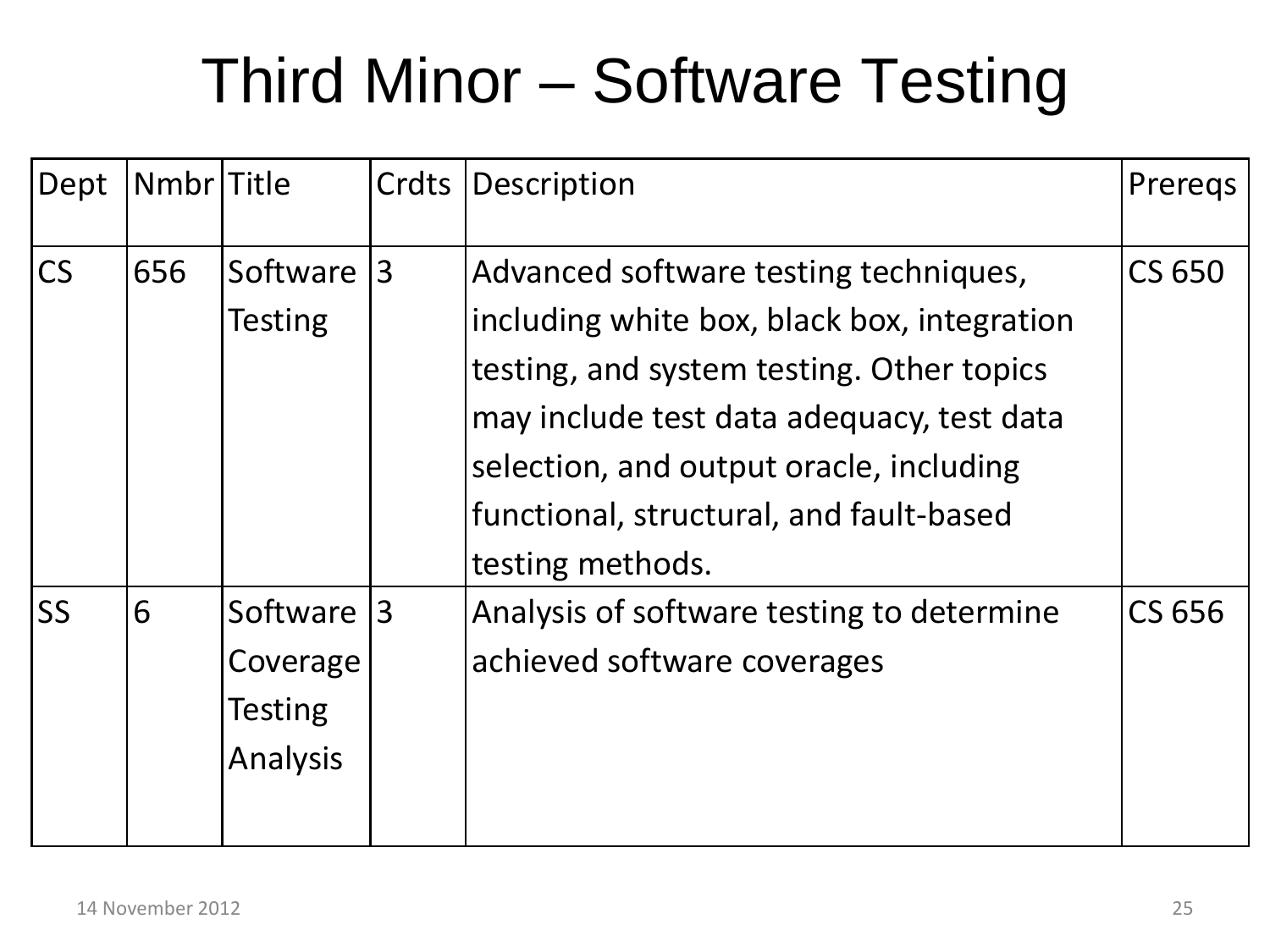#### Fourth Minor – Human Factors

- Humans form a key part of rotorcraft systems
- Human Factors Psychology How effectively does the human interact with the system – Same as for the MS degree
- Designing systems better for human use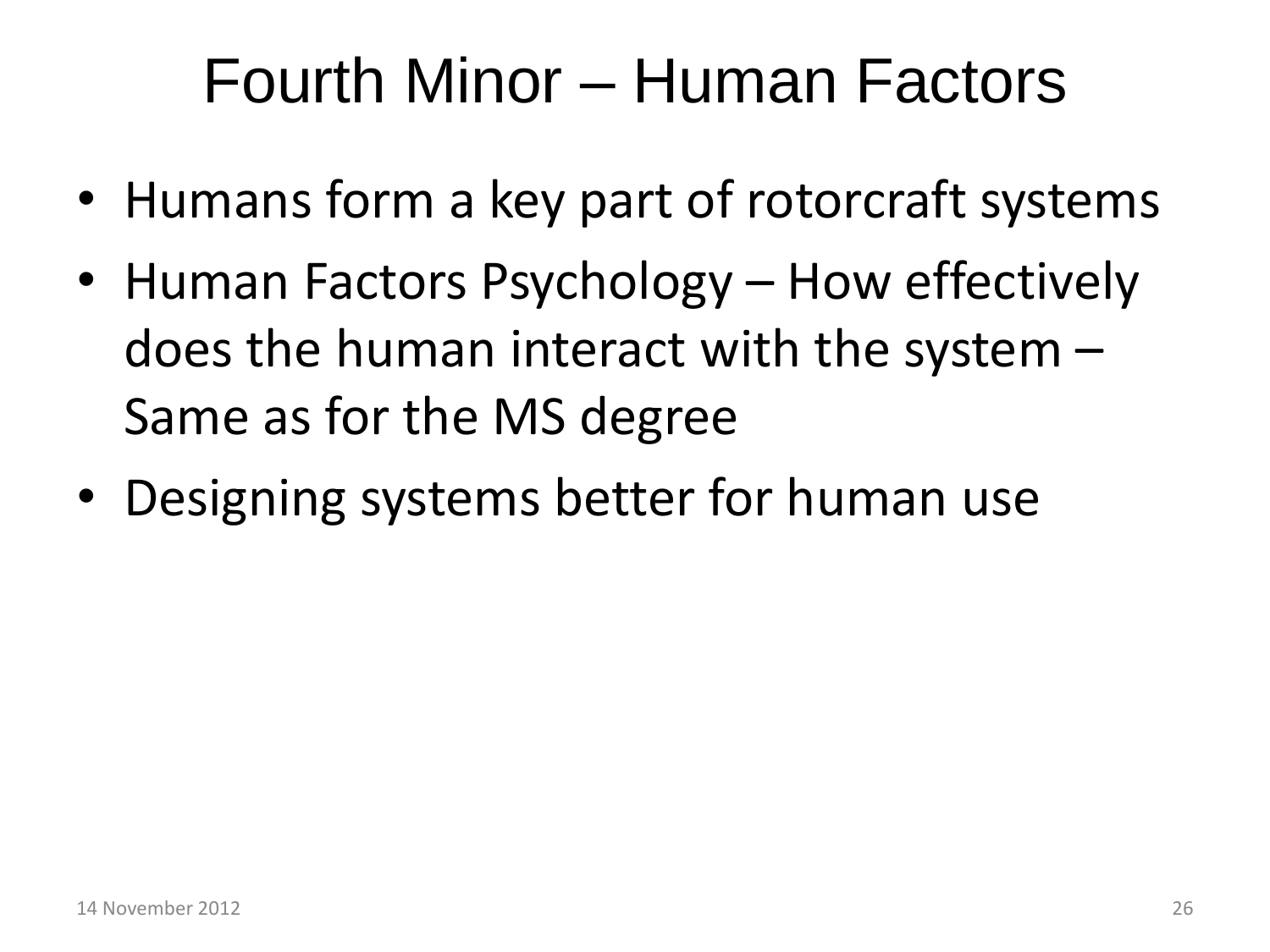#### Fourth Minor – Human Factors

|            | Dept   Nmbr   Title |                | Crdts | Description                             | Preregs  |
|------------|---------------------|----------------|-------|-----------------------------------------|----------|
| <b>ISE</b> | 503                 | Human          | 3     | Study of human performance in human-    | Graduate |
|            |                     | <b>Factors</b> |       | technology-environment systems.         | standing |
|            |                     | Psychology     |       | Consideration of human capabilities and |          |
|            |                     |                |       | limitations as related to controls and  |          |
|            |                     |                |       | displays, and the role of human         |          |
|            |                     |                |       | cognition in decision-making and        |          |
|            |                     |                |       | training effectiveness.                 |          |
| <b>ISE</b> | 624                 | Human          | 3     | Psychological, physiological, and       | Graduate |
|            |                     | Factors in     |       | anthropometric requirements for         | standing |
|            |                     | <b>Systems</b> |       | human beings and the integration of     |          |
|            |                     | Design         |       | these requirements into the design of   |          |
|            |                     |                |       | tools, machines, and systems.           |          |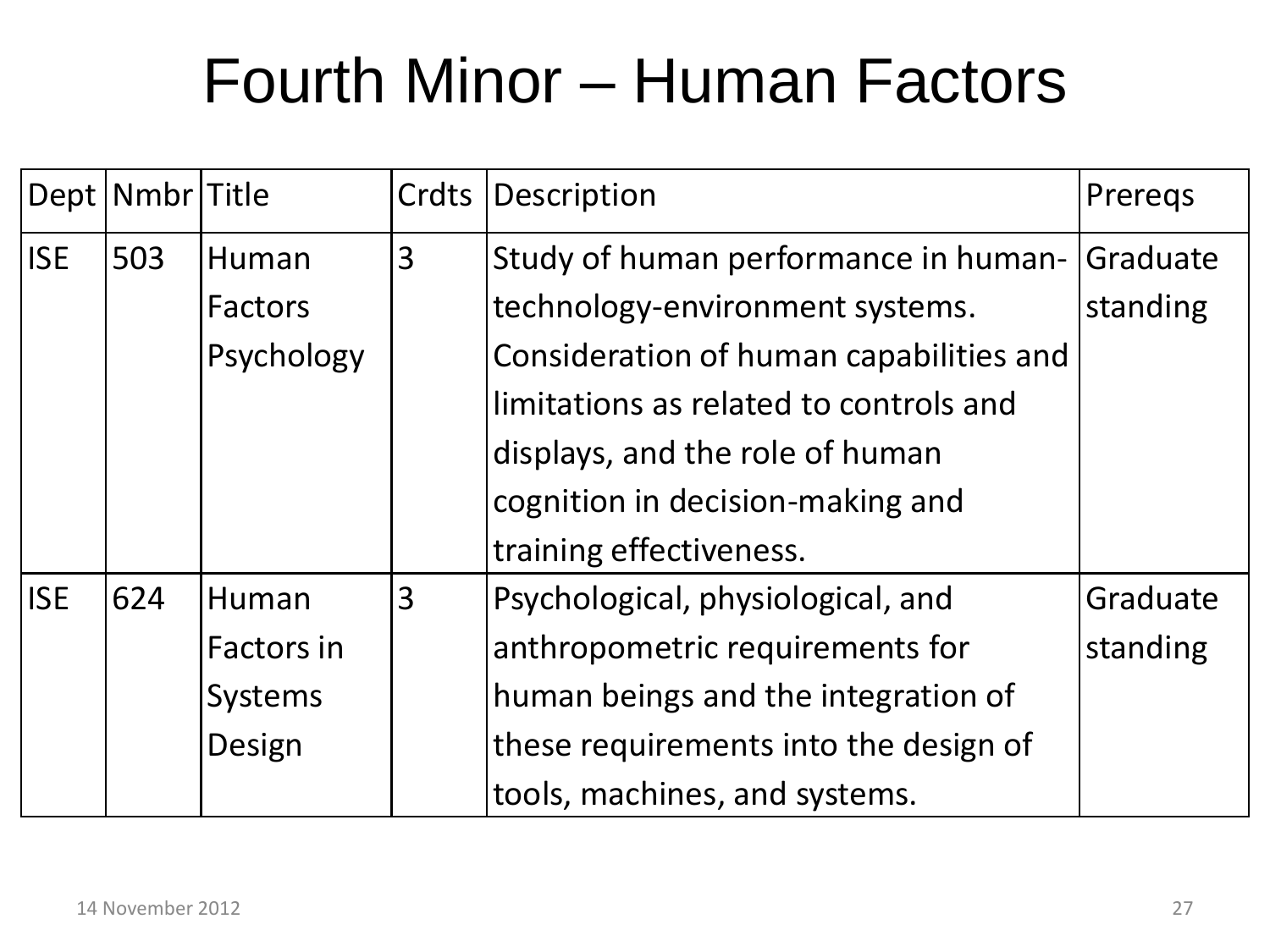#### Fifth Minor – Process and Development Assurance

- Humans form a key part of rotorcraft systems
- Human Factors Psychology How effectively does the human interact with the system – Same as for the MS degree
- Designing systems better for human use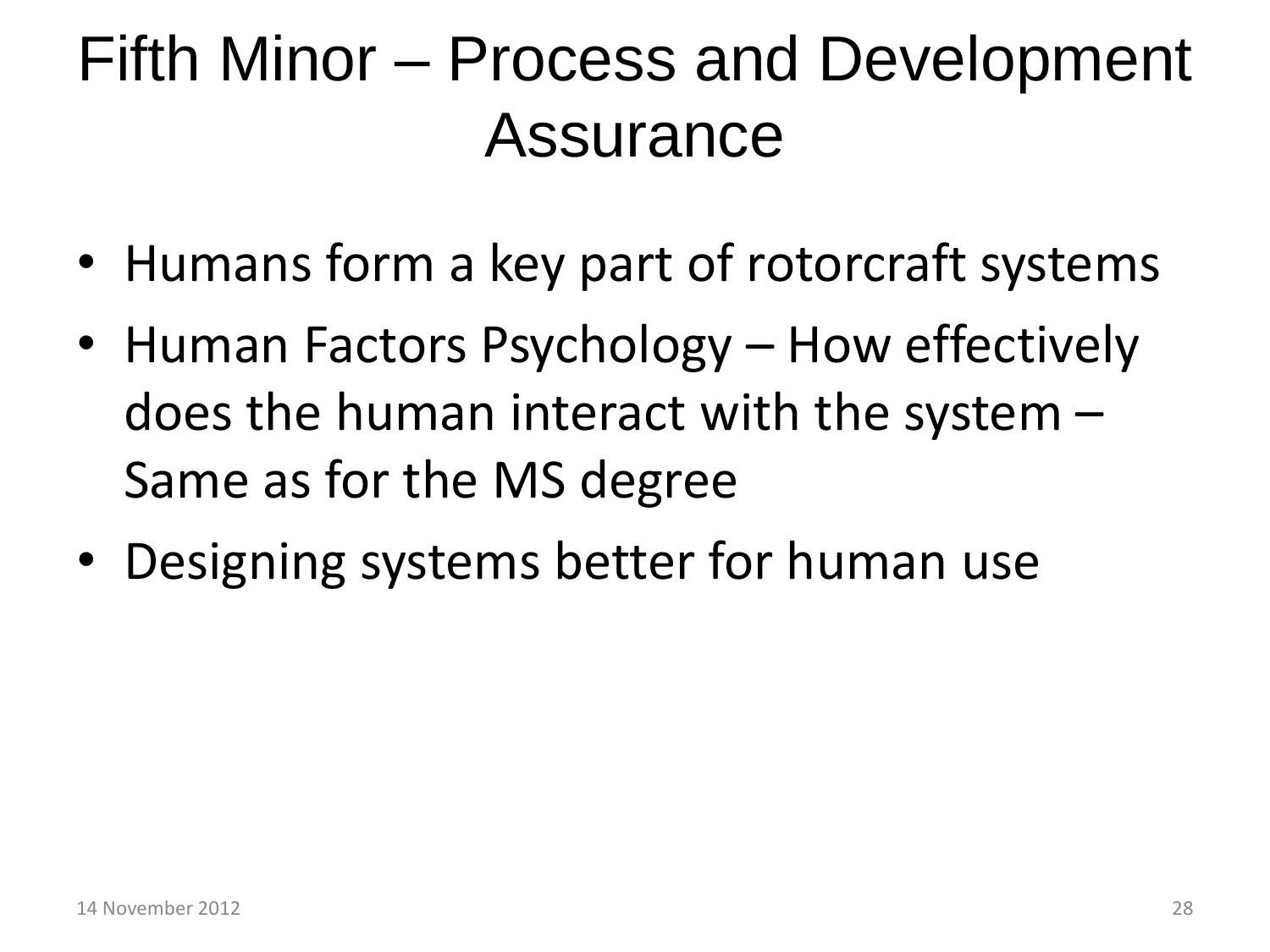#### Fifth Minor – Process and Development Assurance

| Dept      | Nmbr | <b>Title</b>        | Crdts          | Description                             | Preregs    |
|-----------|------|---------------------|----------------|-----------------------------------------|------------|
| <b>CS</b> | 650  | The Software        | $\overline{3}$ | The process of developing complex       | Approval   |
|           |      | Engineering         |                | software products. Includes software    | <b>of</b>  |
|           |      | Process             |                | life cycles, phases of development and  | instructor |
|           |      |                     |                | disciplines such as CM, QA, V&V, and    |            |
|           |      |                     |                | T&E. Covers issues associated with      |            |
|           |      |                     |                | professionalism and the ethical use of  |            |
|           |      |                     |                | computers in the information age,       |            |
|           |      |                     |                | including software piracy and           |            |
|           |      |                     |                | copyrighting software.                  |            |
| <b>SS</b> | 130  | Airworthiness       | <sup>3</sup>   | Application of development assurance    | CS 650     |
|           |      | Development         |                | requirements to ensure airworthiness.   |            |
|           |      | Assurance           |                | Includes application of DO-178, DO-254, |            |
|           |      | <b>Requirements</b> |                | MIL-STD-882 and other military          |            |
|           |      |                     |                | requirements/guidance.                  |            |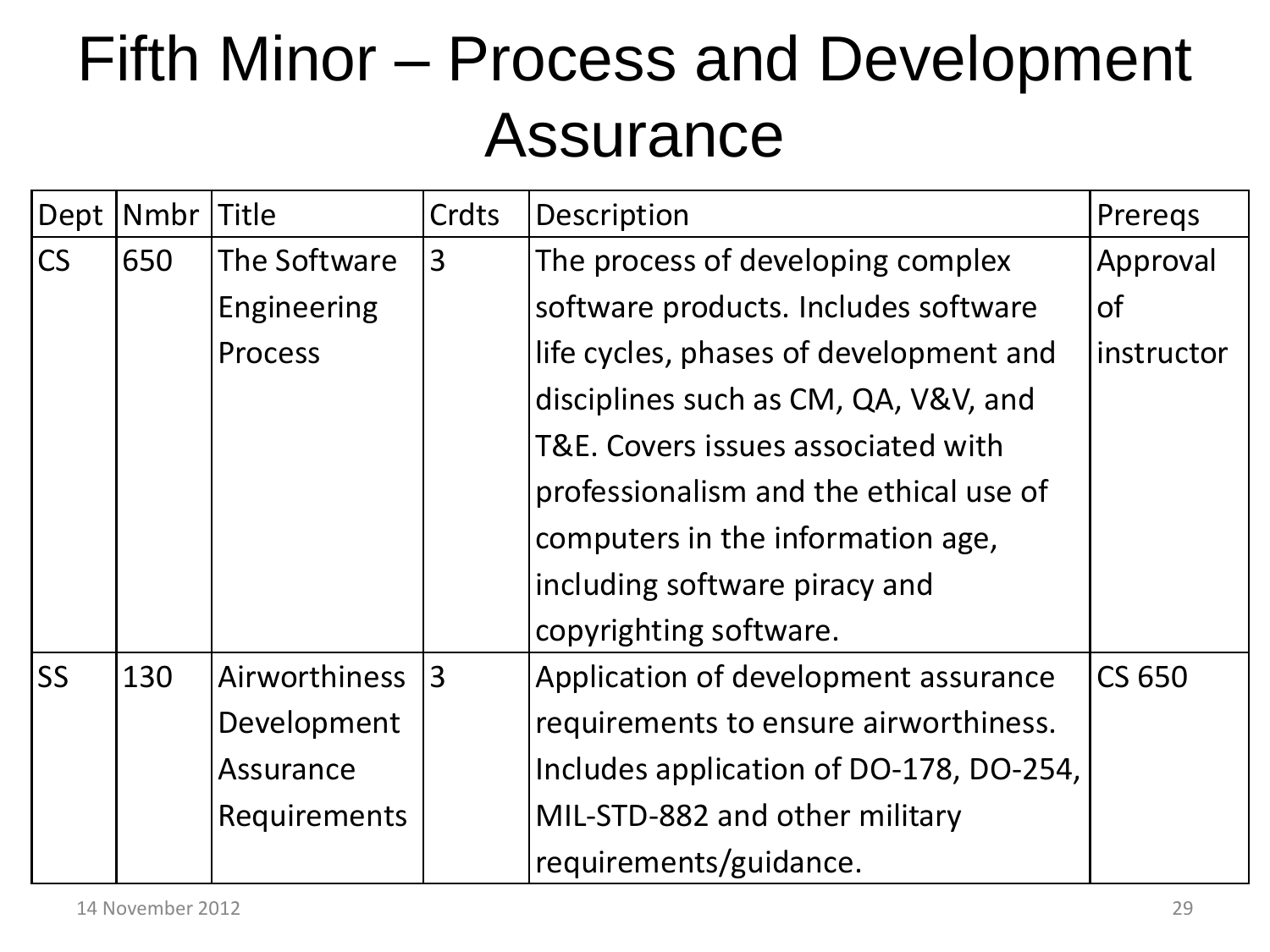#### Core – Process and Development Assurance

- Governmental Aviation System Safety Requirements I & II – How to extract system safety requirements from government documents such as FAA regulations and guidance, MIL-STD-882, etc.
- System Safety Analyses and programmatics for system safety per NASA and the military (Same as for MS program)
- Use of ARP4754 safety assessment process and ARP4761 safety assessments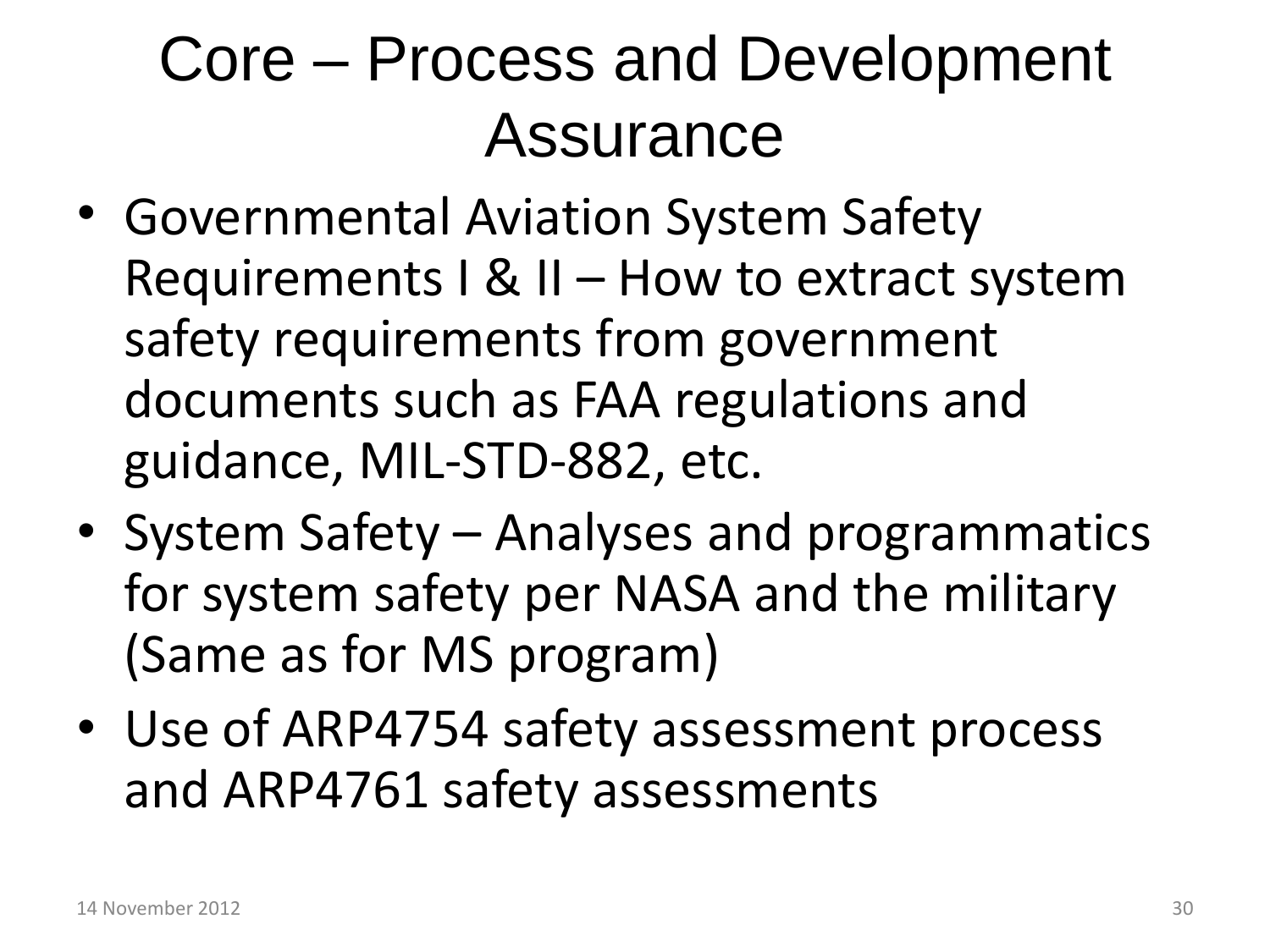#### Core – Process and Development Assurance

|           | Dept   Nmbr   Title |                                                    | Crdts | Description                                                                                                                                       | Preregs                     |
|-----------|---------------------|----------------------------------------------------|-------|---------------------------------------------------------------------------------------------------------------------------------------------------|-----------------------------|
| <b>SS</b> | 100                 | Gvrnmntl<br><b>Avtn Sys</b><br><b>Sfty Rgts I</b>  | 3     | Developing system and safety<br>requirements based on military and civil<br>governmental regulations and guidance<br>for safety critical systems. | Graduate<br><b>Standing</b> |
| <b>SS</b> | 110                 | Gyrnmntl<br><b>Avtn Sys</b><br><b>Sfty Rgts II</b> | 3     | Developing system and safety<br>requirements based on military and civil<br>governmental regulations and guidance<br>for safety critical systems. | Graduate<br><b>Standing</b> |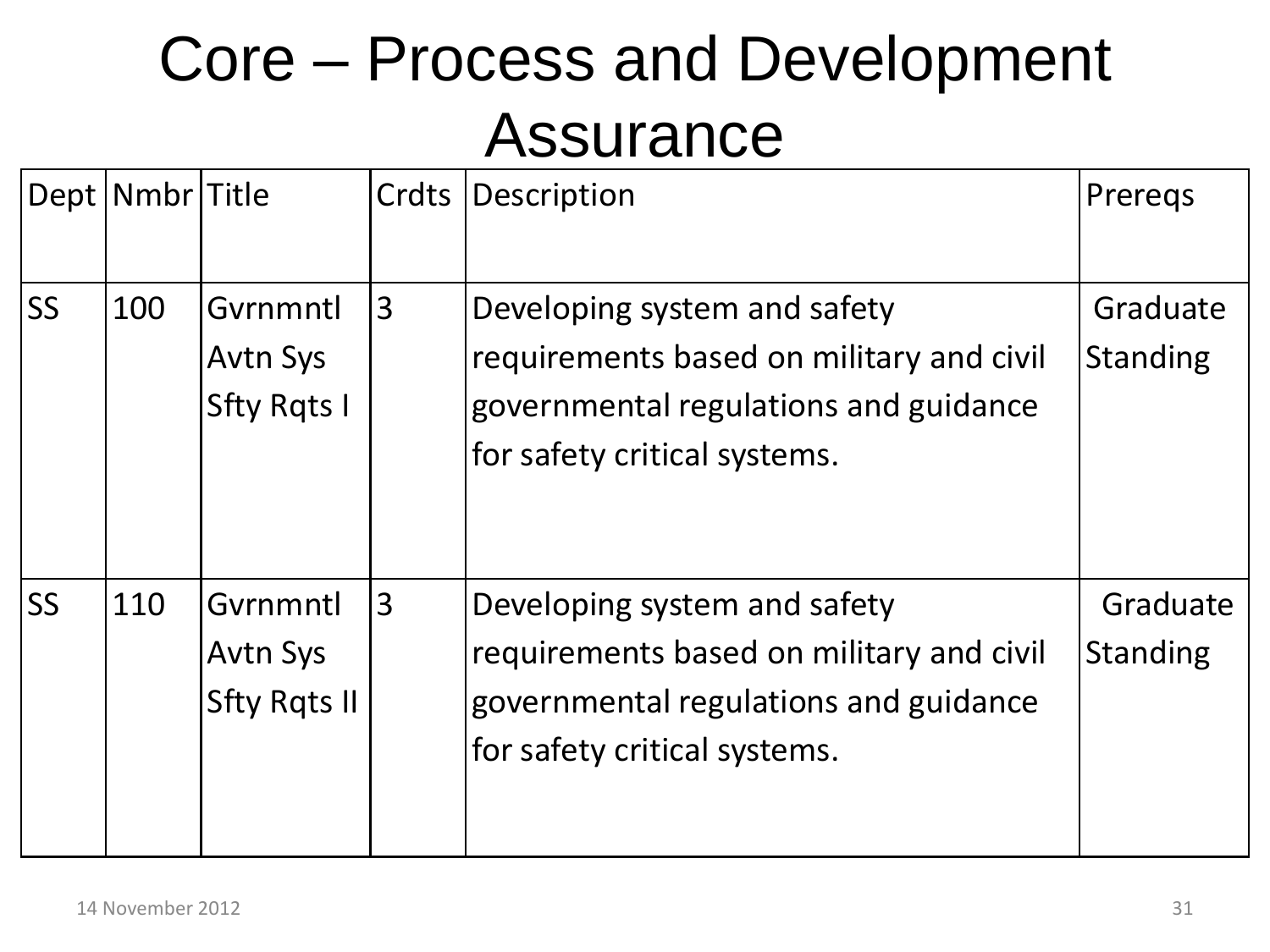#### Core – Process and Development Assurance

|           | Dept   Nmbr   Title |            | Crdts          | Description                                              | Preregs        |
|-----------|---------------------|------------|----------------|----------------------------------------------------------|----------------|
| MAE       | 639                 | System     | 3              | The process of system safety from the creation and       | <b>ISE 638</b> |
|           |                     | Safety     |                | management of a safety program on a system under         | Open to        |
|           |                     |            |                | development to the analysis that must be performed       | graduate       |
|           |                     |            |                | as this system is designed and produced to assure        | students       |
|           |                     |            |                | acceptable risk in its operation. Full discussion of the | only.          |
|           |                     |            |                | management and analysis processes and procedures.        |                |
|           |                     |            |                | Incorporates the safety procedures used by the           |                |
|           |                     |            |                | Department of Defense and NASA. Basic statistical        |                |
|           |                     |            |                | methods and network analysis methods which provide       |                |
|           |                     |            |                | an understanding of the engineering analysis methods     |                |
|           |                     |            |                | are covered.                                             |                |
| <b>SS</b> | 120                 | FHA, PSSA, | $\overline{3}$ | FHA and PSSA Setting Design Requirements for Safety      | <b>None</b>    |
|           |                     | <b>SSA</b> |                | Critical Aviation Systems; Use of ARP4761, ARP4754       |                |
|           |                     |            |                | and fault trees to substantiate system/software          |                |
|           |                     |            |                | component relationships and allocate qualitative and     |                |
|           |                     |            |                | quantitative safety requirements                         |                |